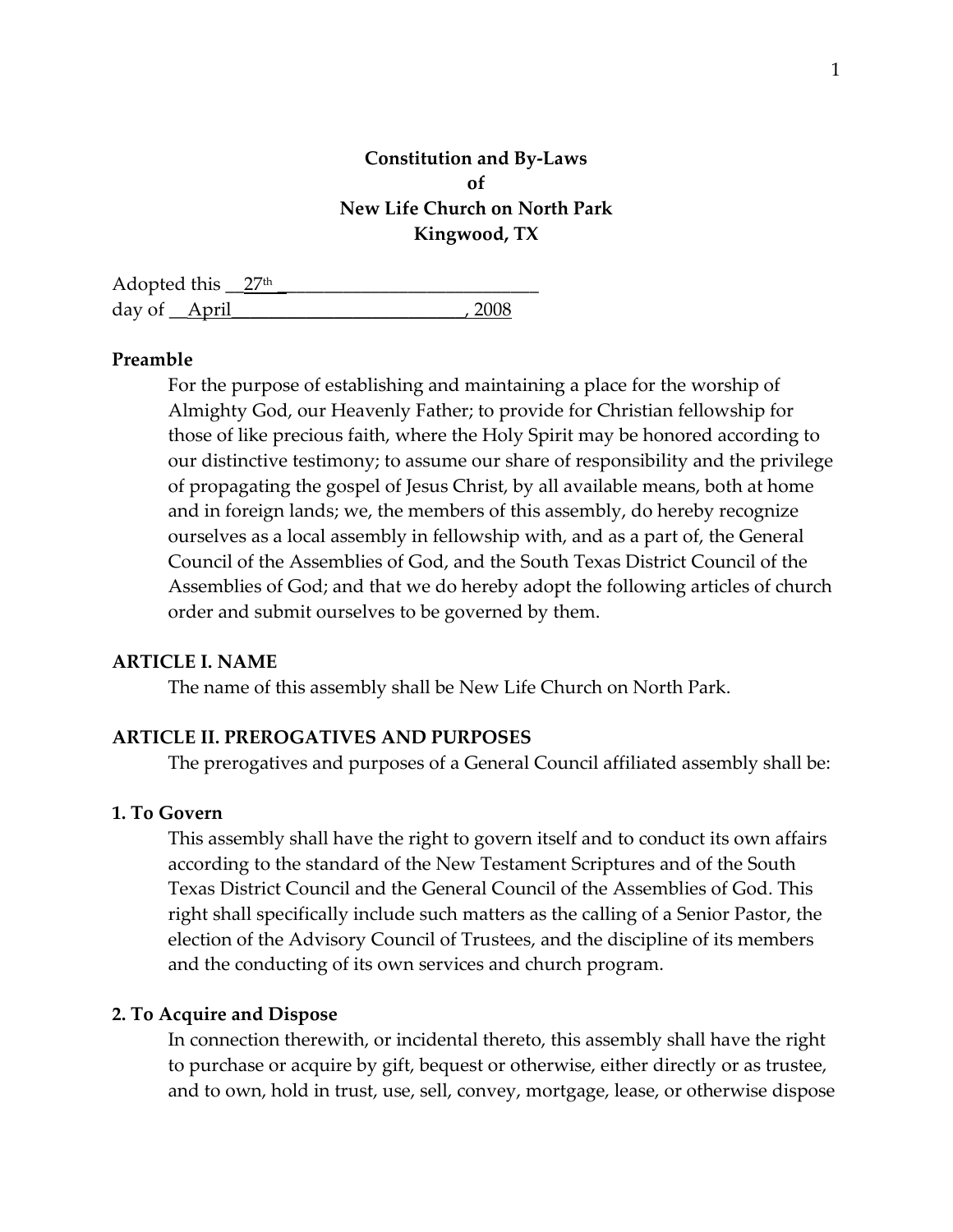of any real estate or chattels as may be necessary for the furtherance of its purposes, and to exercise all other powers conferred upon it by its charter or by the applicable nonprofit corporation law of this state; all in accordance with its bylaws as the same may be hereafter amended.

### **3. To Worship, Fellowship, and Propagate**

The purpose of this assembly shall be to establish and maintain a place for the worship of Almighty God, our Heavenly Father, to provide for Christian fellowship for those of like precious faith, where the Holy Spirit may be honored according to our distinctive testimony, and to assume our share of responsibility and the privilege of propagating the gospel of Jesus Christ by all available means, both at home and in foreign lands.

### **4. To Cooperate**

This assembly shall cooperate with the South Texas District Council and the General Council to extend the work and kingdom of God throughout the world. This assembly shall develop and support a missions program as agreed upon within the assembly. It shall participate in District Council and General Council sessions through its chosen delegates and share in the support of the ministries of these bodies.

#### **5. To Recognize**

This assembly shall recognize that the South Texas District Council and the General Council have the authority and right to approve scriptural doctrine and conduct; also to disapprove unscriptural doctrine and conduct and to withdraw their certificates of membership if deemed necessary. See Article IX of the Bylaws of The General Council of the Assemblies of God.

# **ARTICLE III. AFFILIATION**

While maintaining its inherent rights to sovereignty in the conduct of its own affairs as herein set forth, this assembly shall voluntarily enter into full cooperative fellowship with assemblies of like precious faith, associated in the South Texas District Council of the Assemblies of God, and the General Council of the Assemblies of God, with headquarters in Springfield, Missouri; and shall share in the privileges and assume the responsibilities enjoined by that affiliation. Officers of the South Texas District Council and General Council shall be recognized and respected by the Senior Pastor and members of this assembly.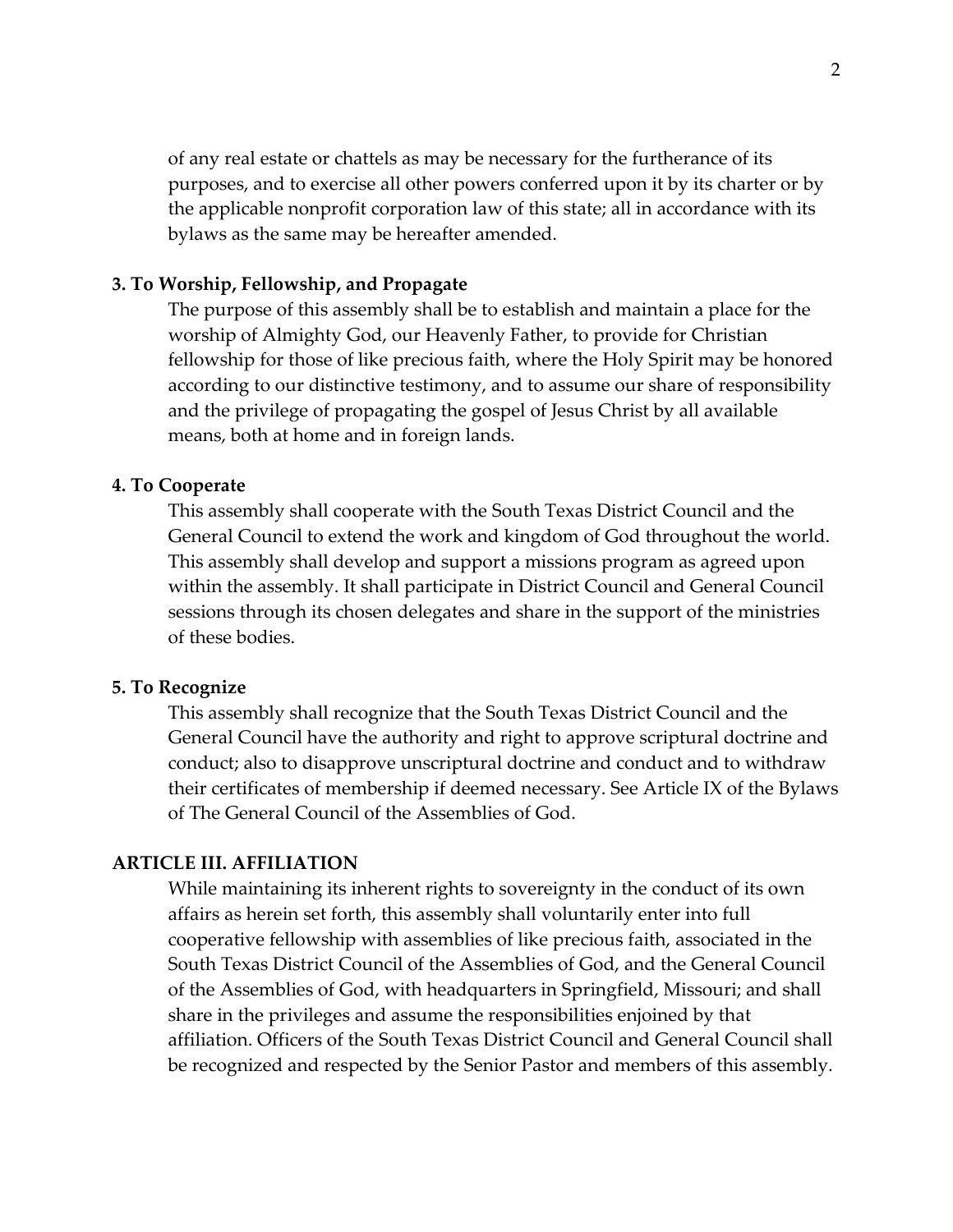As a member of the General Council, this assembly has the right to request the assistance of both the General Council and the South Texas District Council in dealing with any of its problems, upon the request of the Senior Pastor, a majority of the Advisory Council of Trustees, or a petition signed by at least twenty percent (20%) of the active voting members of the assembly.

It is understood and agreed that this assembly shall conform its standards of membership, qualifications for advisory council members, and requirements for a Senior Pastor to those standards set by the South Texas District Council and the General Council. By its affiliation, the assembly agrees that no provision of these Bylaws shall be inconsistent with the Constitution and Bylaws of both the South Texas District Council of the Assemblies of God and the General Council of the Assemblies of God as now in effect or hereafter amended.

### **ARTICLE IV. TENETS OF FAITH**

The Bible is our all-sufficient rule for faith and practice. This Statement of Fundamental Truths is intended simply as a basis of fellowship among us (i.e., that we all speak the same thing, 1 Corinthians 1:10; Acts 2:42). The phraseology employed in this statement is not inspired or contended for, but the truth set forth is held to be essential to a full-gospel ministry. No claim is made that it contains all biblical truth, only that it covers our need as to these fundamental doctrines.

## **1. The Scriptures Inspired**

The Scriptures, both the Old and New Testaments, are verbally inspired of God and are the revelation of God to man, the infallible, authoritative rule of faith and conduct (2 Timothy 3:15-17; 1 Thessalonians 2:13; 2 Peter 1:21).

# **2. The One True God**

The one true God has revealed himself as the eternally self-existent "I AM," the Creator of heaven and earth and the Redeemer of humankind. He has further revealed himself as embodying the principles of relationship and association as Father, Son, and Holy Ghost (Deuteronomy 6:4; Isaiah 43:10, 11; Matthew 28:19; Luke 3:22).

#### **The Adorable Godhead**

(a) Terms Defined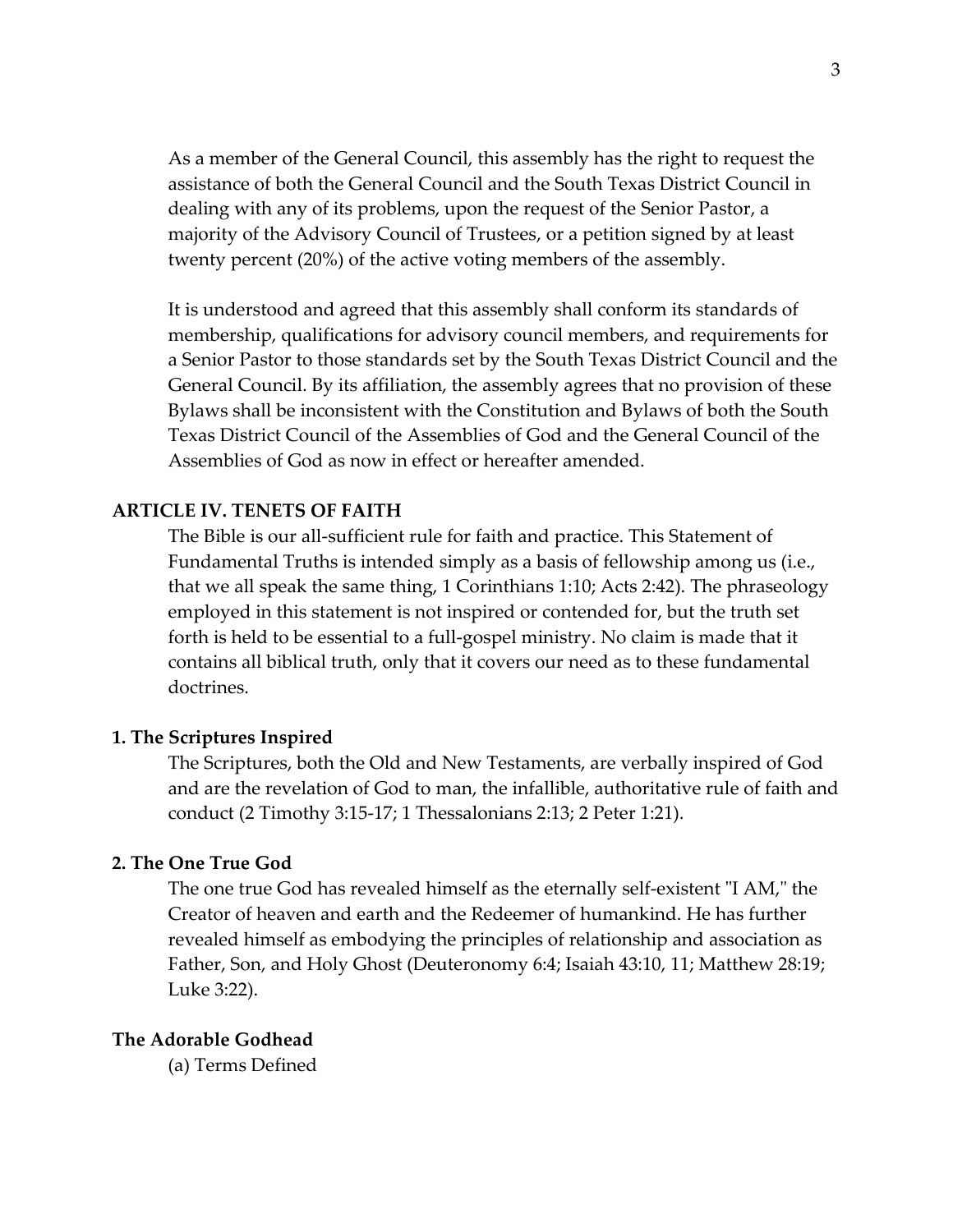The terms *trinity* and *persons*, as related to the Godhead, while not found in the Scriptures, are words in harmony with Scripture, whereby we may convey to others our immediate understanding of the doctrine of Christ respecting the Being of God, as distinguished from "gods many and lords many." We therefore may speak with propriety of the Lord our God, who is One Lord, as a Trinity or as one Being of three persons, and still be absolutely scriptural (examples, Matthew 28:19; 2 Corinthians 13:14; John 14:16,17).

(b) Distinction and Relationship in the Godhead

Christ taught a distinction of persons in the Godhead which He expressed in specific terms of relationship, as Father, Son, and Holy Ghost, but that this distinction and relationship, as to its mode is inscrutable and incomprehensible, because unexplained (Luke 1:35; 1 Corinthians 1:24; Matthew 11:25-27; 28:19; 2 Corinthians 13:14; 1 John 1:3,4).

(c) Unity of the One Being of Father, Son, and Holy Ghost

Accordingly, therefore, there is that in the Father, which constitutes Him the Father and not the Son; there is that in the Son which constitutes Him the Son and not the Father; and there is that in the Holy Ghost which constitutes Him the Holy Ghost and not either the Father or the Son. Wherefore the Father is the Begetter; the Son is the Begotten; and the Holy Ghost is the One proceeding from the Father and the Son. Therefore, because these three persons in the Godhead are in a state of unity, there is but one Lord God Almighty and His name one (John 1:18; 15:26; 17:11, 21; Zechariah 14:9).

(d) Identity and Cooperation in the Godhead

The Father, the Son, and the Holy Ghost are never identical as to person; nor confused as to relation; nor divided in respect to the Godhead; nor opposed as to cooperation. The Son is in the Father and the Father is in the Son as to relationship. The Son is with the Father and the Father is with the Son, as to fellowship. The Father is not from the Son, but the Son is from the Father, as to authority. The Holy Ghost is from the Father and the Son proceeding, as to nature, relationship, cooperation, and authority. Hence, no person in the Godhead either exists or works separately or independently of the others (John 5:17-30, 32, 37; 8:17, 18).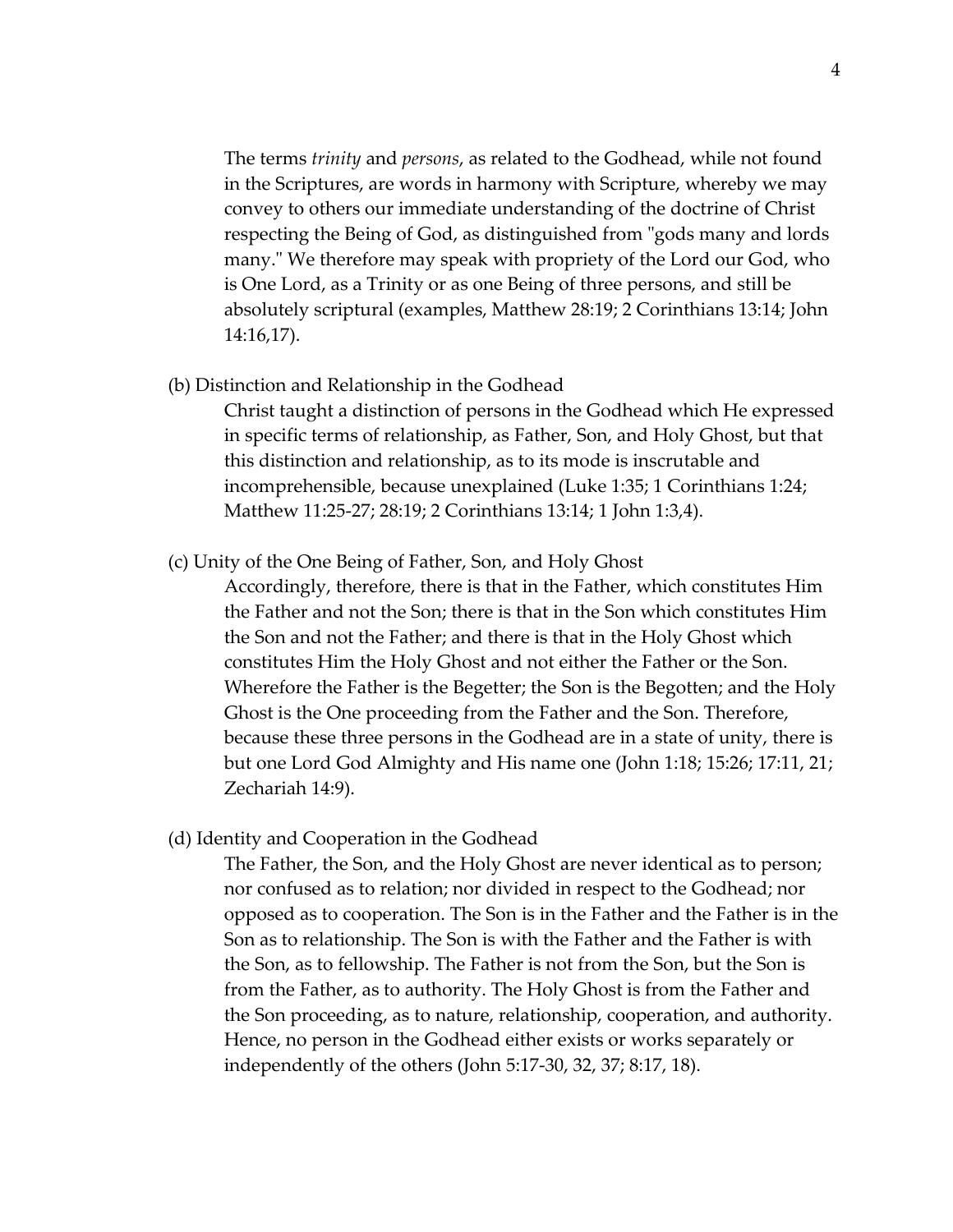(e) The Title, Lord Jesus Christ

The appellation Lord Jesus Christ is a proper name. It is never applied in the New Testament either to the Father or to the Holy Ghost. It therefore belongs exclusively to the Son of God (Romans 1:1-3, 7; 2 John 3).

(f) The Lord Jesus Christ, God with us

The Lord Jesus Christ, as to His divine and eternal nature, is the proper and only Begotten of the Father, but as to His human nature, He is the proper Son of Man. He is, therefore, acknowledged to be both God and man; who because He is God and man, is "Immanuel," God with us (Matthew 1:23; 1 John 4:2, 10, 14; Revelation 1:13, 17).

(g) The Title, Son of God

Since the name *Immanuel* embraces both God and man, in the one person, our Lord Jesus Christ, it follows that the title *Son of God* describes His proper deity, and the title *Son of Man*, His proper humanity. Therefore, the title *Son of God* belongs to the order of eternity, and the title *Son of Man* to the order of time (Matthew 1:21- 23; 2 John 3; 1 John 3:8; Hebrews 7:3; 1:1- 13).

(h) Transgression of the Doctrine of Christ

Wherefore, it is a transgression of the doctrine of Christ to say that Jesus Christ derived the title *Son of God* solely from the fact of the Incarnation, or because of His relation to the economy of redemption. Therefore, to deny that the Father is a real and eternal Father, and that the Son is a real and eternal Son, is a denial of the distinction and relationship in the Being of God; a denial of the Father and Son; and a displacement of the truth that Jesus Christ is come in the flesh (2 John 9; John 1:1,2,14,18,29,49; 1 John 2:22,23; 4:1-5; Hebrews 12:2).

(i) Exaltation of Jesus Christ as Lord

The Son of God, our Lord Jesus Christ, having by himself purged our sins, sat down on the right hand of the Majesty on high, angels and principalities and powers having been made subject unto Him. And having been made both Lord and Christ, He sent the Holy Ghost that we, in the name of Jesus, might bow our knees and confess that Jesus Christ is Lord to the glory of God the Father until the end, when the Son shall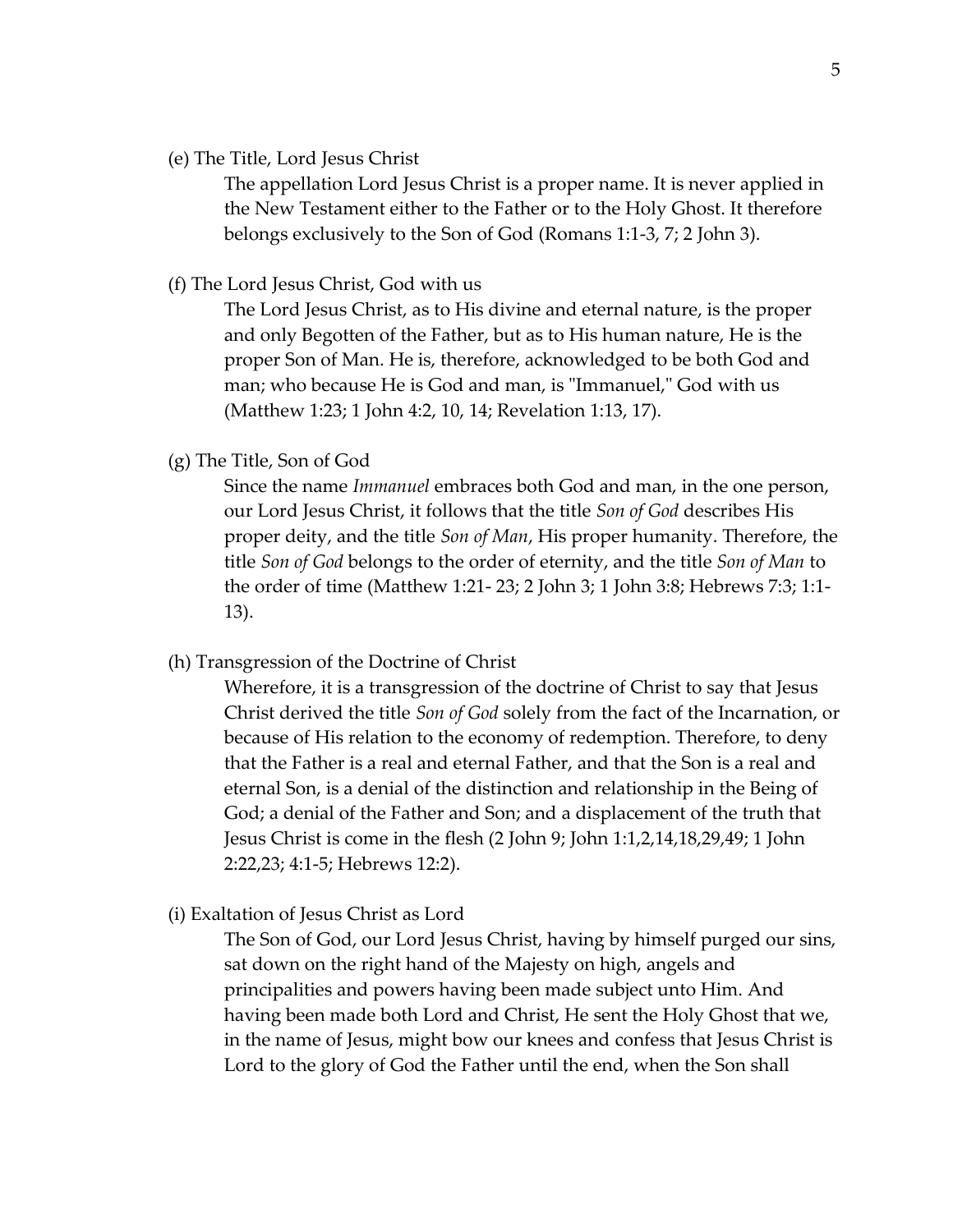become subject to the Father that God may be all in all (Hebrews 1:3; 1 Peter 3:22; Acts 2:32-36; Romans 14:11; 1 Corinthians 15:24-28).

(j) Equal Honor to the Father and to the Son

Wherefore, since the Father has delivered all judgment unto the Son, it is not only the express duty of all in heaven and on earth to bow the knee, but it is an unspeakable joy in the Holy Ghost to ascribe unto the Son all the attributes of deity, and to give Him all the honor and the glory contained in all the names and titles of the Godhead except those which express relationship (see paragraphs b, c, and d), and thus honor the Son even as we honor the Father (John 5:22,23; 1 Peter 1:8; Revelation 5:6-14; Philippians 2:8,9; Revelation 7:9,10; 4:8-11).

# **3. The Deity of the Lord Jesus Christ**

The Lord Jesus Christ is the eternal Son of God. The Scriptures declare:

- (a) His virgin birth (Matthew 1:23; Luke 1:31, 35).
- (b) His sinless life (Hebrews 7:26; 1 Peter 2:22).
- (c) His miracles (Acts 2:22; 10:38).
- (d) His substitutionary work on the cross (1 Corinthians 15:3; 2 Corinthians 5:21).

(e) His bodily resurrection from the dead (Matthew 28:6; Luke 24:39; 1 Corinthians 15:4).

(f) His exaltation to the right hand of God (Acts 1:9,11; 2:33; Philippians 2:9-11; Hebrews 1:3).

# **4. The Fall of Man**

Man was created good and upright for God said, "Let us make man in our image, after our likeness." However, humanity by voluntary transgression fell and thereby incurred not only physical death but also spiritual death, which is separation from God (Genesis 1:26, 27; 2:17; 3:6; Romans 5:12-19).

# **5. The Salvation of Man**

Man's only hope of redemption is through the shed blood of Jesus Christ the Son of God.

(a) Conditions to Salvation

Salvation is received through repentance toward God and faith toward the Lord Jesus Christ. By the washing of regeneration and renewing of the Holy Ghost, being justified by grace through faith, man becomes an heir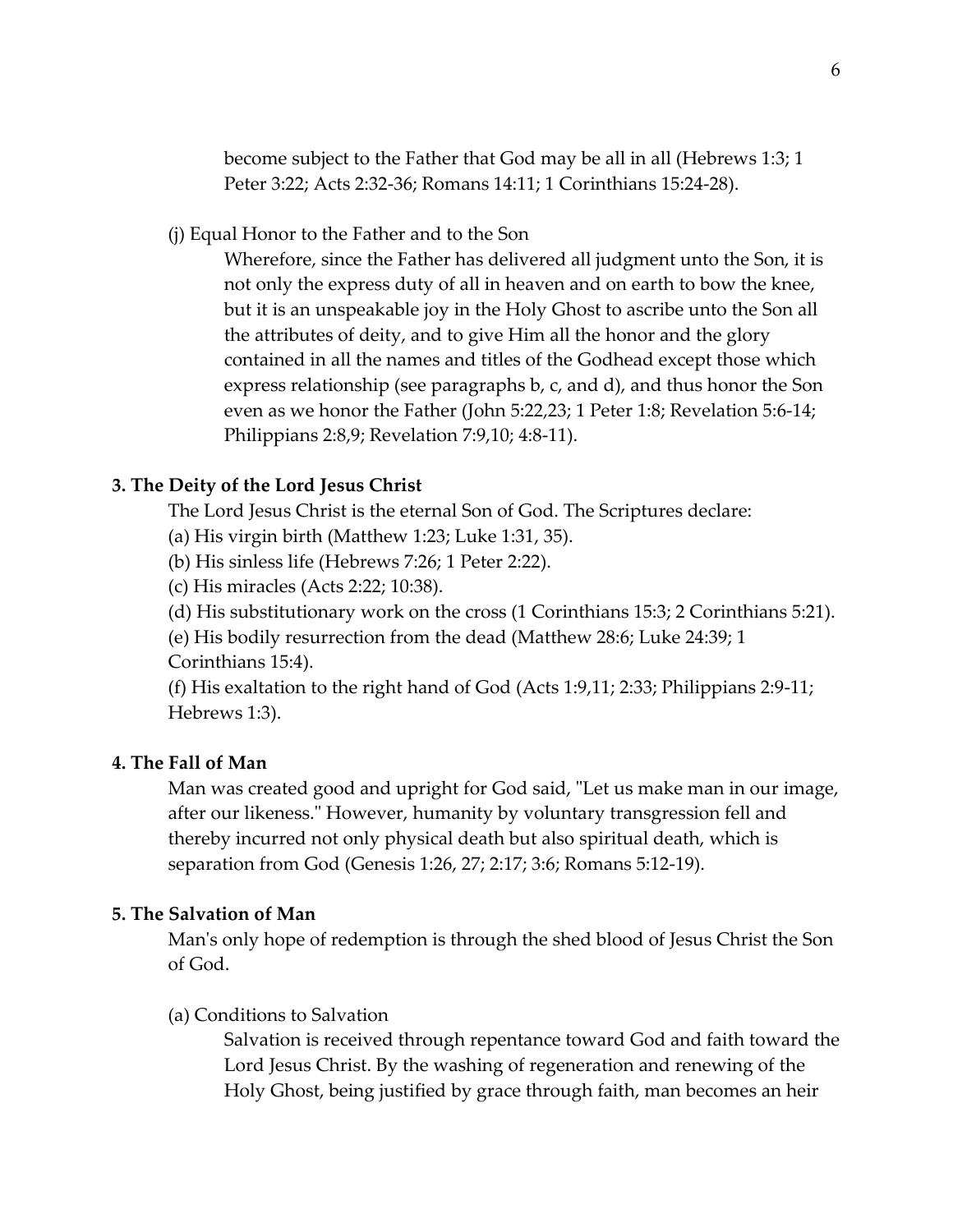of God according to the hope of eternal life (Luke 24:47; John 3:3; Romans 10:13-15; Ephesians 2:8; Titus 2:11; 3:5-7).

(b) The Evidences of Salvation

The inward evidence of salvation is the direct witness of the Spirit (Romans 8:16). The outward evidence to all men is a life of righteousness and true holiness (Ephesians 4:24; Titus 2:12).

### **6. The Ordinances of the Church**

(a) Baptism in Water

The ordinance of baptism by immersion is commanded in the Scriptures. All who repent and believe on Christ as Savior and Lord are to be baptized. Thus they declare to the world that they have died with Christ and that they have been raised with Him to walk in newness of life (Matthew 28:19; Mark 16:16; Acts 10:47, 48; Romans 6:4).

(b) Holy Communion

The Lord's Supper, consisting of the elements--bread and the fruit of the vine--is the symbol expressing our sharing the divine nature of our Lord Jesus Christ (2 Peter 1:4); a memorial of His suffering and death (1 Corinthians 11:26); and a prophecy of His second coming (1 Corinthians 11:26); and is enjoined on all believers "till He come!"

#### **7. The Baptism in the Holy Ghost**

All believers are entitled to and should ardently expect and earnestly seek the promise of the Father, the baptism in the Holy Ghost and fire, according to the command of our Lord Jesus Christ. This was the normal experience of all in the early Christian church. With it comes the enduement of power for life and service, the bestowment of the gifts and their uses in the work of the ministry (Luke 24:49; Acts 1:4, 8; 1 Corinthians 12:1-31). This experience is distinct from and subsequent to the experience of the new birth (Acts 8:12-17; 10:44-46; 11:14- 16; 15:7-9). With the baptism in the Holy Ghost come such experiences as an overflowing fullness of the Spirit (John 7:37-39; Acts 4:8), a deepened reverence for God (Acts 2:43; Hebrews 12:28), an intensified consecration to God and dedication to His work (Acts 2:42), and a more active love for Christ, for His Word, and for the lost (Mark 16:20).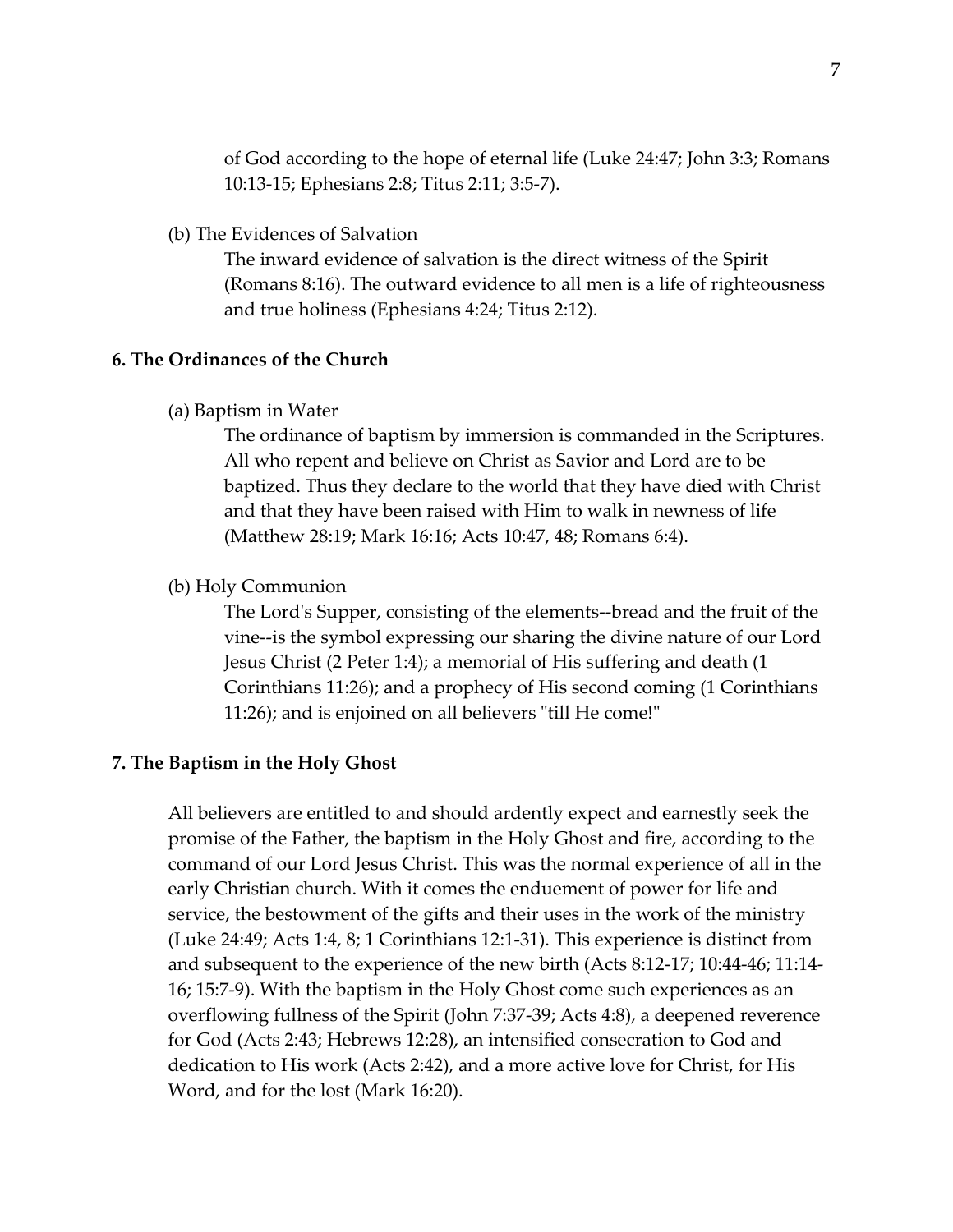# **8. The Initial Physical Evidence of the Baptism in the Holy Ghost**

The baptism of believers in the Holy Ghost is witnessed by the initial physical sign of speaking with other tongues as the Spirit of God gives them utterance (Acts 2:4). The speaking in tongues in this instance is the same in essence as the gift of tongues (1 Corinthians 12:4-10, 28), but different in purpose and use.

# **9. Sanctification**

Sanctification is an act of separation from that which is evil, and of dedication unto God (Romans 12:1, 2; 1 Thessalonians 5:23; Hebrews 13:12). Scriptures teach a life of "holiness without which no man shall see the Lord" (Hebrews 12:14). By the power of the Holy Ghost we are able to obey the command: "Be ye holy, for I am holy" (1 Peter 1:15, 16).

Sanctification is realized in the believer by recognizing his identification with Christ in His death and resurrection, and by faith reckoning daily upon the fact of that union, and by offering every faculty continually to the dominion of the Holy Spirit (Romans 6:1-11,13; 8:1,2,13; Galatians 2:20; Philippians 2:12,13; 1 Peter 1:5).

## **10. The Church and Its Mission**

The Church is the body of Christ, the habitation of God through the Spirit, with divine appointments for the fulfillment of her great commission. Each believer, born of the Spirit, is an integral part of the general assembly and church of the firstborn, which are written in heaven (Ephesians 1:22, 23; 2:22; Hebrews 12:23).

Since God's purpose, concerning man is to seek and to save that which is lost, to be worshiped by man, and to build a body of believers in the image of His Son, the priority reason-for-being of the Assemblies of God as part of the Church is: a. To be an agency of God for evangelizing the world (Acts 1:8; Matthew 28:19, 20; Mark 16:15, 16).

b. To be a corporate body in which man may worship God (1 Corinthians 12:13). c. To be a channel of God's purpose to build a body of saints being perfected in the image of His Son (Ephesians 4:11-16; 1 Corinthians 12:28; 14:12).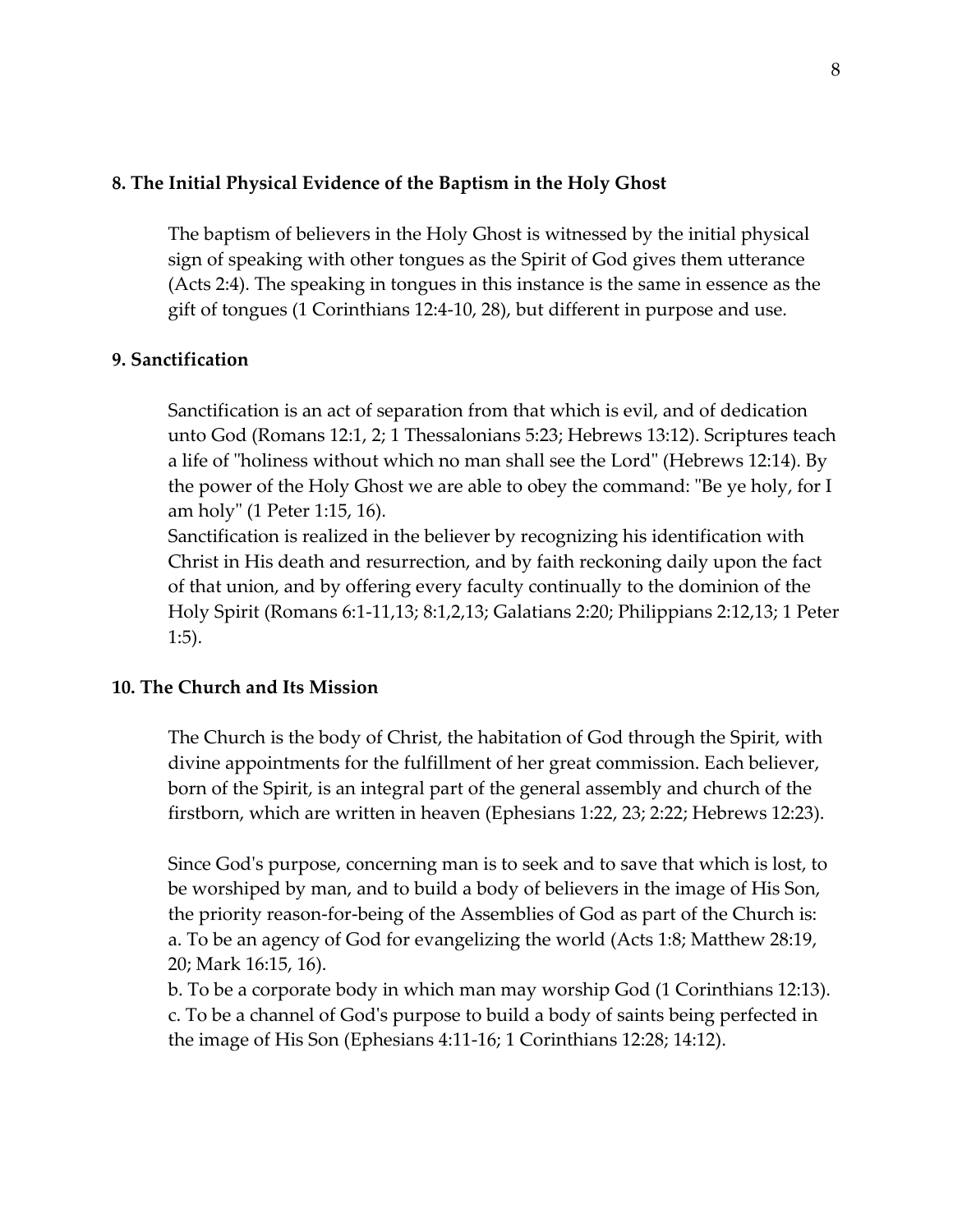The Assemblies of God exists expressly to give continuing emphasis to this reason-for-being in the New

Testament apostolic pattern by teaching and encouraging believers to be baptized in the Holy Spirit. This experience:

a. Enables them to evangelize in the power of the Spirit with accompanying supernatural signs (Mark 16:15-20; Acts 4:29-31; Hebrews 2:3,4).

b. Adds a necessary dimension to a worshipful relationship with God (1 Corinthians 2:10-16; 1 Corinthians 12-14).

c. Enables them to respond to the full working of the Holy Spirit in expression of fruit and gifts and ministries as in New Testament times for the edifying of the body of Christ (Galatians 5:22-26; 1 Corinthians 14:12; Ephesians 4:11,12; 1 Corinthians 12:28; Colossians 1:29).

## **11. The Ministry**

A divinely called and scripturally ordained ministry has been provided by our Lord for the threefold purpose of equipping the Church in: (1) evangelization of the world (Mark 16:15-20), (2) worship of God (John 4:23, 24), and (3) building a body of saints being perfected in the image of His Son (Ephesians 4:11, 16).

## **12. Divine Healing**

Divine healing is an integral part of the gospel. Deliverance from sickness is provided for in the Atonement, and is the privilege of all believers (Isaiah 53:4, 5; Matthew 8:16, 17; James 5:14-16).

#### **13. The Blessed Hope**

The resurrection of those who have fallen asleep in Christ and their translation together with those who are alive and remain unto the coming of the Lord is the imminent and blessed hope of the Church (1 Thessalonians 4:16,17; Romans 8:23; Titus 2:13; 1 Corinthians 15:51,52).

#### **14. The Millennial Reign of Christ**

The second coming of Christ includes the rapture of the saints, which is our blessed hope, followed by the visible return of Christ with His saints to reign on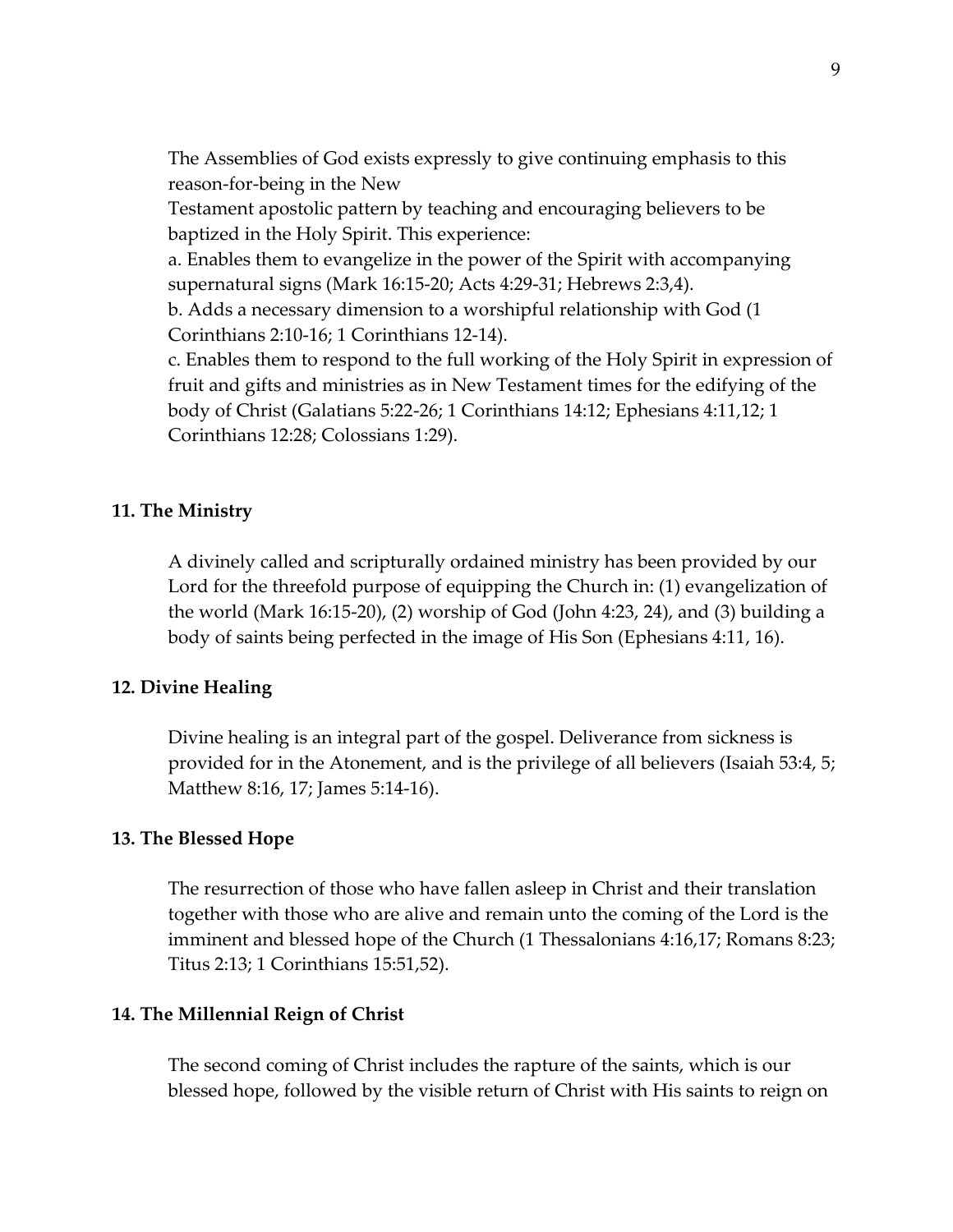the earth for one thousand years (Zechariah 14:5; Matthew 24:27,30; Revelation 1:7; 19:11-14; 20:1-6). This millennial reign will bring the salvation of national Israel (Ezekiel 37:21, 22; Zephaniah 3:19, 20; Romans 11:26, 27) and the establishment of universal peace (Isaiah 11:6-9; Psalm 72:3-8; Micah 4:3, 4).

### **15. The Final Judgment**

There will be a final judgment in which the wicked dead will be raised and judged according to their works. Whosoever is not found written in the Book of Life, together with the devil and his angels, the beast and the false prophet, will be consigned to everlasting punishment in the lake which burneth with fire and brimstone, which is the second death (Matthew 25:46; Mark 9:43-48; Revelation 19:20; 20:11-15; 21:8).

#### **16. The New Heavens and the New Earth**

### **ARTICLE V. ORDINANCES**

#### **Section 1. Baptism in Water**

The ordinance of baptism by immersion in water (Matthew 28:19) shall be administered to all who have believed on the Lord Jesus Christ to the saving of their souls, and who give clear evidence of their salvation (Romans 6:3-5; Colossians 2:12).

#### **Section 2. Holy Communion**

The ordinance of the Lord's Supper shall be observed regularly as enjoined in the Scriptures (Luke 22:19, 20; 1 Corinthians 11:23-26).

#### **ARTICLE VI. MEMBERSHIP**

#### **Section 1. Membership Eligibility**

Active voting membership in this assembly shall be open to all those who possess the following qualifications:

a. A testimony to an experience of the "new birth."

b. Having been baptized in water by immersion.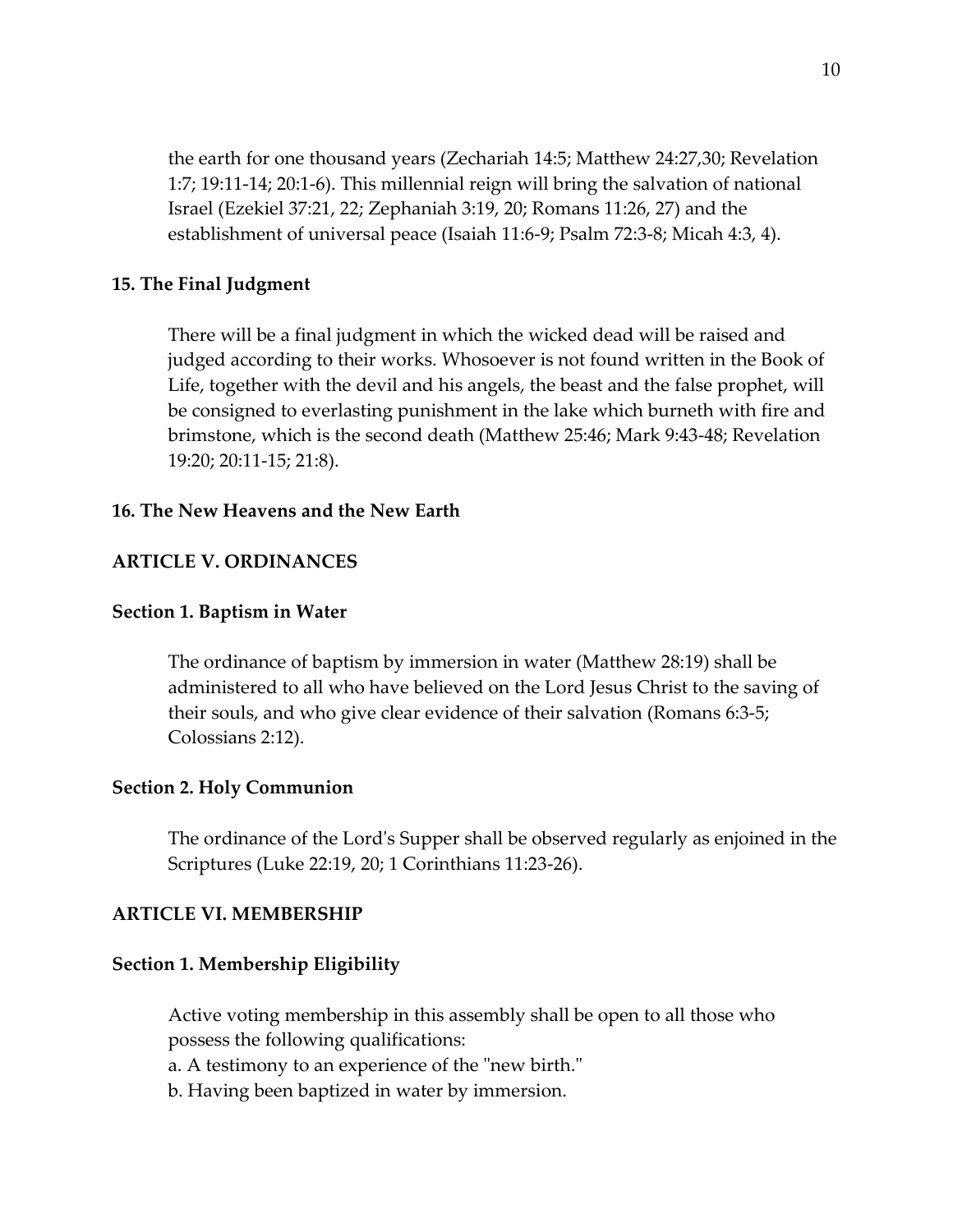c. Evidence of a consistent Christian life (Romans 6:4; 8:1-4; 13:13, 14; Ephesians 4:17-32; 5:1, 2, 15; 1 John 1:6, 7).

d. An indication of a willingness to contribute regularly to the financial support of the church through giving of tithes and offerings (Malachi 3:10).

e. Acceptance of the Tenets of Faith as set forth in Article IV of these bylaws. f. Having reached at least 18 years of age.

g. Having regularly attended services of, and supported, this assembly for a period of at least six consecutive months prior to the date of application for membership.

h. Agreement to being governed by the bylaws of this assembly, and of the South Texas District Council of the Assemblies of God, as both may be amended from time to time.

## **Section 2. Procedure for Membership Recognition**

Those individuals eligible for membership who shall desire to become members of this church shall make written application to the Senior Pastor or Advisory Council of Trustees. The Advisory Council of Trustees shall have the right and authority to determine the eligibility and acceptability of all applicants for membership by majority vote. Those approved for membership by the Advisory Council of Trustees shall be received into the church publicly at any of its regular services, and their names thereupon added to the church membership roll. No applicant for membership shall be accepted as a member within 30 days before an annual business meeting or within 10 days before a special business meeting.

## **Section 3. Senior Pastor and Spouse**

By virtue of office, the Senior Pastor shall be considered an active voting member of the church during his tenure. The Senior Pastor's spouse shall become an active voting member simultaneously with the Senior Pastor, subject to section 9 of this Article VI.

#### **Section 4. Transfer Members**

A member in good standing of another Assemblies of God church, who satisfies the standards for membership eligibility specified in Section 1 of this Article VI, may apply for membership by submitting a letter of transfer from the Senior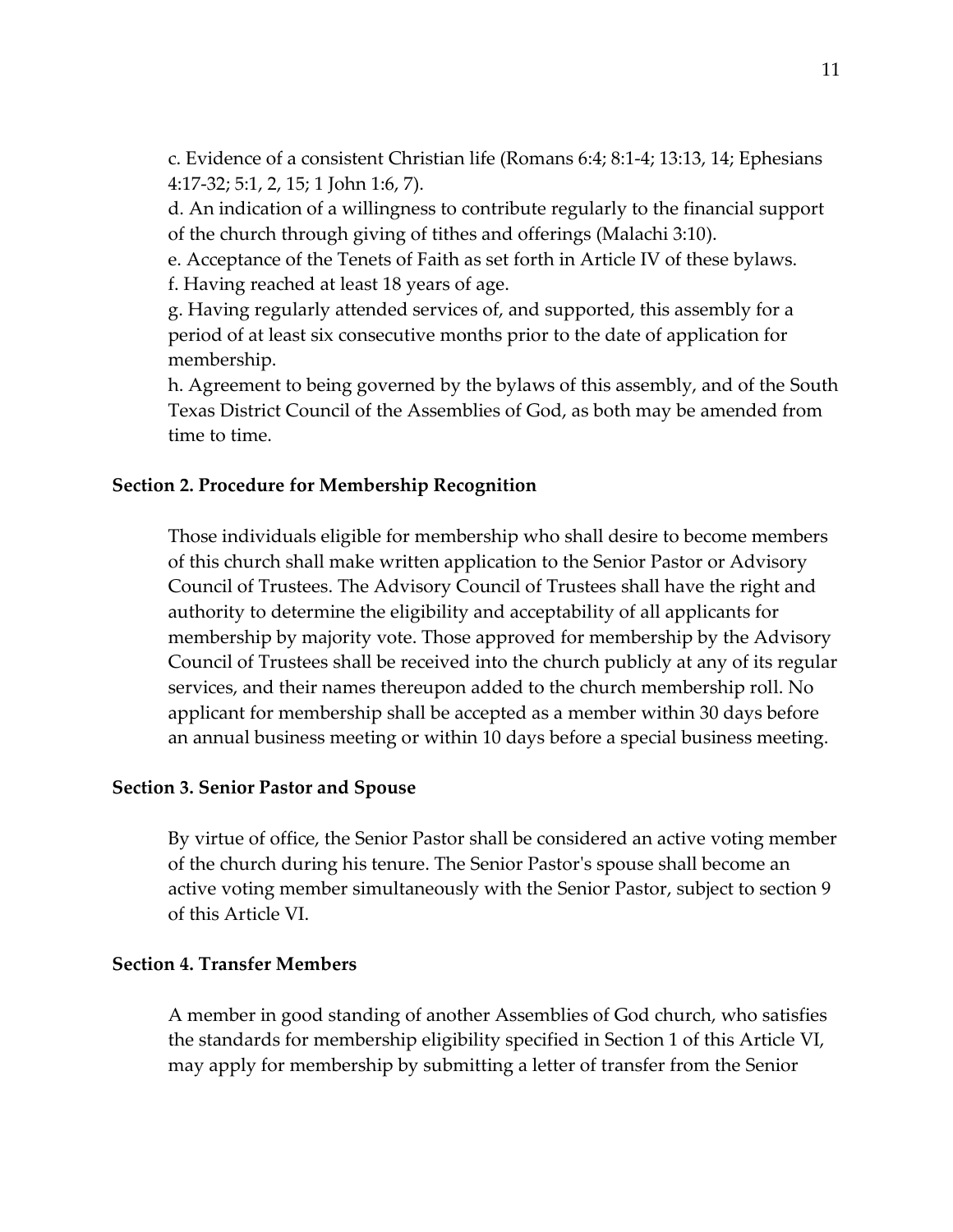Pastor of the other assembly, upon the approval of a majority of the Advisory Council of Trustees.

#### **Section 5. Inactive Membership**

Active voting members who shall without good cause absent themselves from the services of the assembly for a period of 3 consecutive months or more, or who cease to contribute of their means to its support for a period of 3 consecutive months, may be declared inactive members by a majority vote of the Advisory Council of Trustees, and thereupon shall lose their voting privileges until they are restored to the fellowship, their standing to be settled by action of the assembly through its Advisory Council of Trustees. Each year, the Advisory Council shall review membership roll and shall remove all inactive members.

#### .**Section 6. Discipline**

#### A. Grounds

Discipline is an exercise of scriptural authority for which the church is responsible (Matthew 16:19; 18:15-20; Luke 17:3; John 20:23; Acts 16:4; Ephesians 5:11; 1 Timothy 5:20; 2 Timothy 4:2; Hebrews 13:17). The purpose of discipline is to promote repentance and restoration through exposing sinful behavior. It is to be redemptive in nature as well as corrective. Any member of the assembly is subject to discipline based on unscriptural conduct or doctrinal departure from the Tenets of Faith of this assembly, as determined in the sole discretion of the Advisory Council of Trustees. The discipline of ministers who hold credentials with the Assemblies of God is administered by the District Council and General Council of the Assemblies of God.

#### B. Procedure

The assembly will follow the disciplinary procedure set forth in Matthew 18:15-20. This procedure consists generally of the following steps: (1) The Senior Pastor or a designated member of the Advisory Council of Trustees discusses the charges with the member in an effort to resolve the matter privately; (2) if the first step does not resolve the matter, then the member shall meet with the Senior Pastor and Advisory Council of Trustees or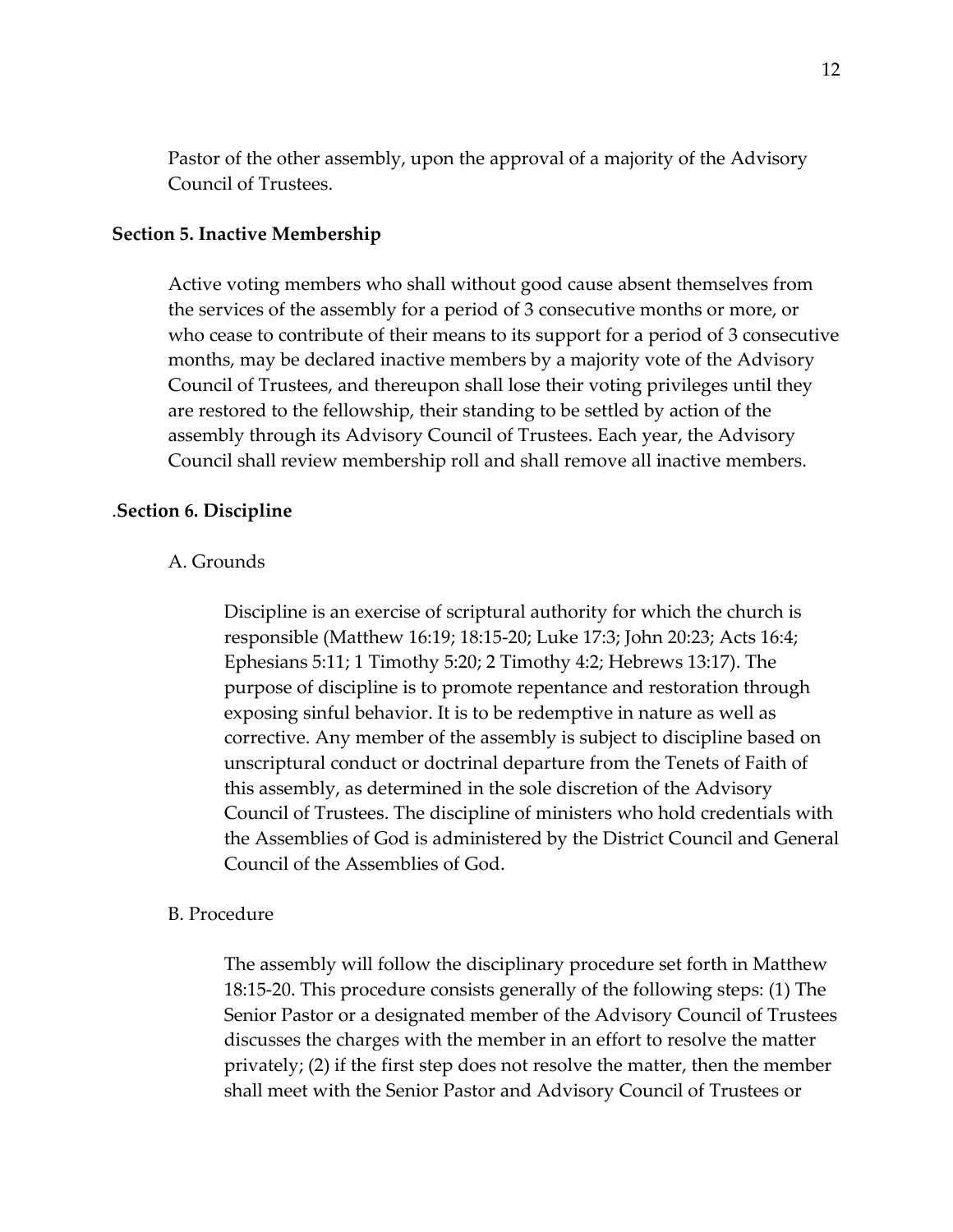with a designated committee of the Advisory Council of Trustees in an effort to resolve the matter privately; (3) if the first or second steps do not resolve the matter, then the member or the Advisory Council of Trustees may submit the matter to the membership of the assembly in a special business meeting called for that purpose. Only active voting members of the church shall be permitted to attend such a special business meeting. The decision of a majority of the voting members present at such a meeting shall be final. A member found guilty may be dismissed from membership in the church (Matthew 18:17). However, lesser disciplinary sanctions may be imposed as appropriate, depending on the circumstances of each case.

# C. Resignations

Members who are under discipline by this assembly forfeit and waive the right to resign from membership in this assembly. Resignations from membership are possible only by those members in good standing who are not under any disciplinary action by submitting a letter of resignation to the Advisory Council.

## **ARTICLE VII. GOVERNMENT**

## **Section 1. Officers**

- A. There shall be a Senior Pastor, secretary, and treasurer. The Senior Pastor, by virtue of the office, shall be the president of the corporation and Chair of the Advisory Council of Trustees**.** The Senior Pastor must be an ordained minister in good standing with the General Council of the Assemblies of God and the South Texas District Council of the Assemblies of God.
- B. There shall be an Advisory Council of Trustees who serves as the official officers of the church and as trustees.

### **Section 2. Duties of Officers**

A. Senior Pastor

The Senior Pastor shall be considered as the overseer of the assembly and shall direct all of its activities. The Senior Pastor shall be the President of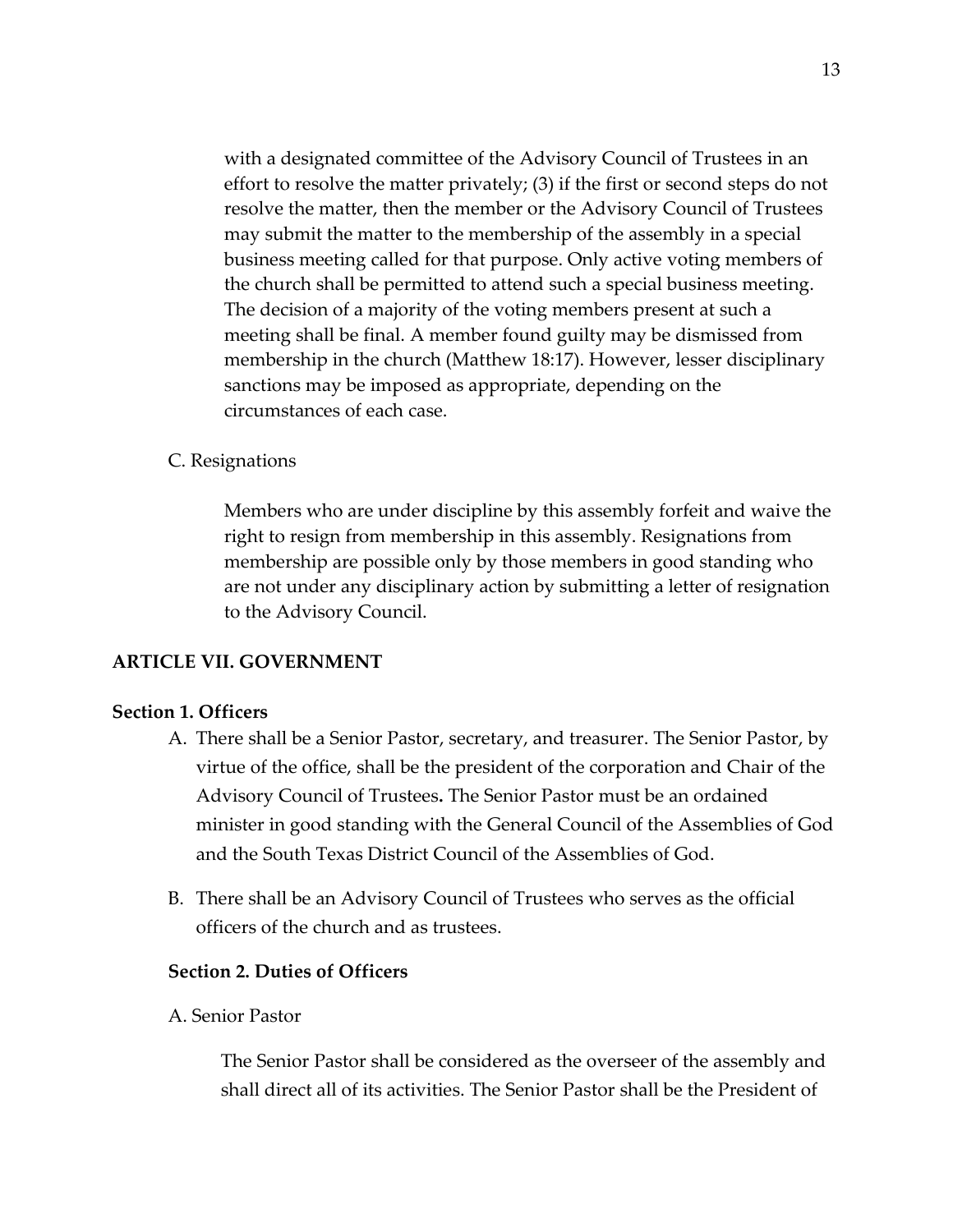the corporation and shall act as Chair of all the business meetings of the assembly and of the Advisory Council of Trustees. The Senior Pastor shall be an ex-officio member of all committees or departments. The Senior Pastor shall provide for all the services of the assembly and shall arrange for all special meetings, conventions, or revival campaigns. No person shall be invited to speak or preach in the assembly without his approval.

The Senior Pastor shall, as Chair of the Advisory Council of Trustees, be Chair of the nominating committee for the selection of trustee nominees. The Senior Pastor shall privately interview those nominated, ascertaining their eligibility and availability to serve on the Advisory Council of Trustees.

B. Advisory Council of Trustees

(1) The Advisory Council of Trustees is chosen to serve the church and therefore shall act in an advisory capacity with the Senior Pastor. They shall be informed of all candidates enrolled in the membership classes and will approve their membership upon completion of classes.

A majority present at any meeting of the Advisory Council of Trustees shall constitute a quorum, provided all the members have **b**een notified to be present. In the event the assembly is temporarily without a Senior Pastor, or the Senior Pastor is unable to perform his Senior Pastoral duties temporarily, the Advisory Council of Trustees shall be empowered to provide its own chairperson from its membership in order to transact business for the assembly. Upon return of the Senior Pastor, the Senior Pastor will assume the Chair. .

(2) The Advisory Council of Trustees shall be the custodians of all the real property of the assembly. They shall meet for the discharge of their duties as necessity may demand, subject to the call of the Senior Pastor, who shall serve as Chairperson.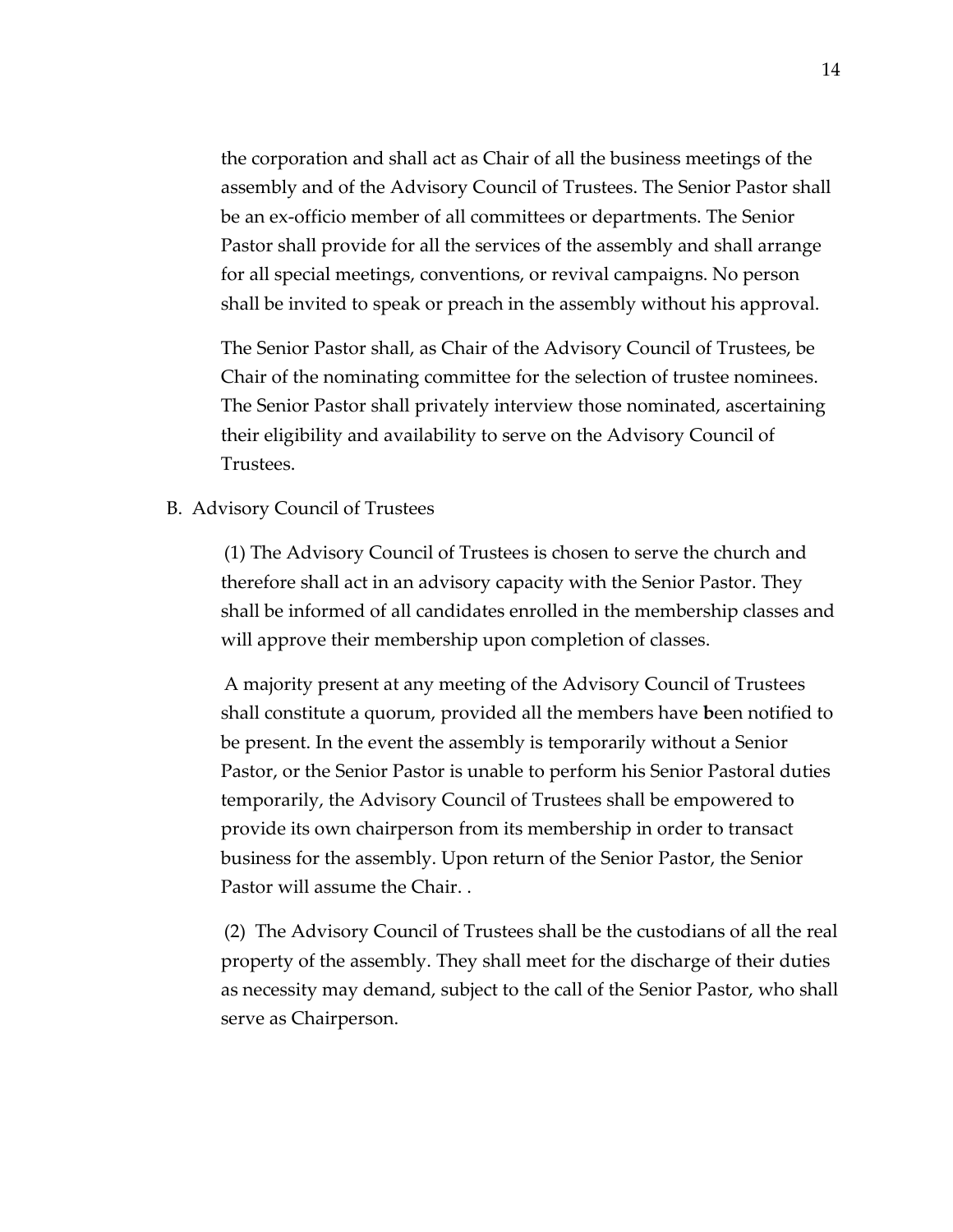(3) The Advisory Council of Trustees shall direct the Treasurer to disburse funds for payment of bills, salaries, maintenance, and all other needs of the assembly.

(4) The Advisory Council of Trustees shall be individuals selected from the membership of New Life Church who prove their servants heart by serving New Life Church. They shall be individuals of proven spiritual maturity and shall conform to the qualifications of leadership as set forth in 1 Timothy 3:1-13 and Titus 1:5-9. Divorce and/or divorce and remarriage will not be an impediment to serving. With the exception of the Senior Pastor, no credentialed minister or staff member shall serve on the Advisory Council of Trustees. Husbands and wives may not serve together on the Advisory Council of Trustees.

## C. Secretary

(1) The secretary shall keep the minutes of the official meetings of the Advisory Council of Trustees and of the annual and special business meetings of the assembly.

(2) And, shall see that records are kept of the membership of the assembly and perform any other clerical work necessary to proper discharge of his duties.

(3) And, shall be the custodian of all legal documents and shall file such annual corporation reports with the Secretary of State as may be required by state law.

## D. Treasurer

(1) The treasurer shall be entrusted with all the finances of the assembly, subject to the supervision of the Advisory Council of Trustees. All monies shall be deposited in federally insured accounts in the name of the Assembly. The Advisory Council of Trustees shall put into place acceptable safeguards to help prevent embezzlement in the assembly.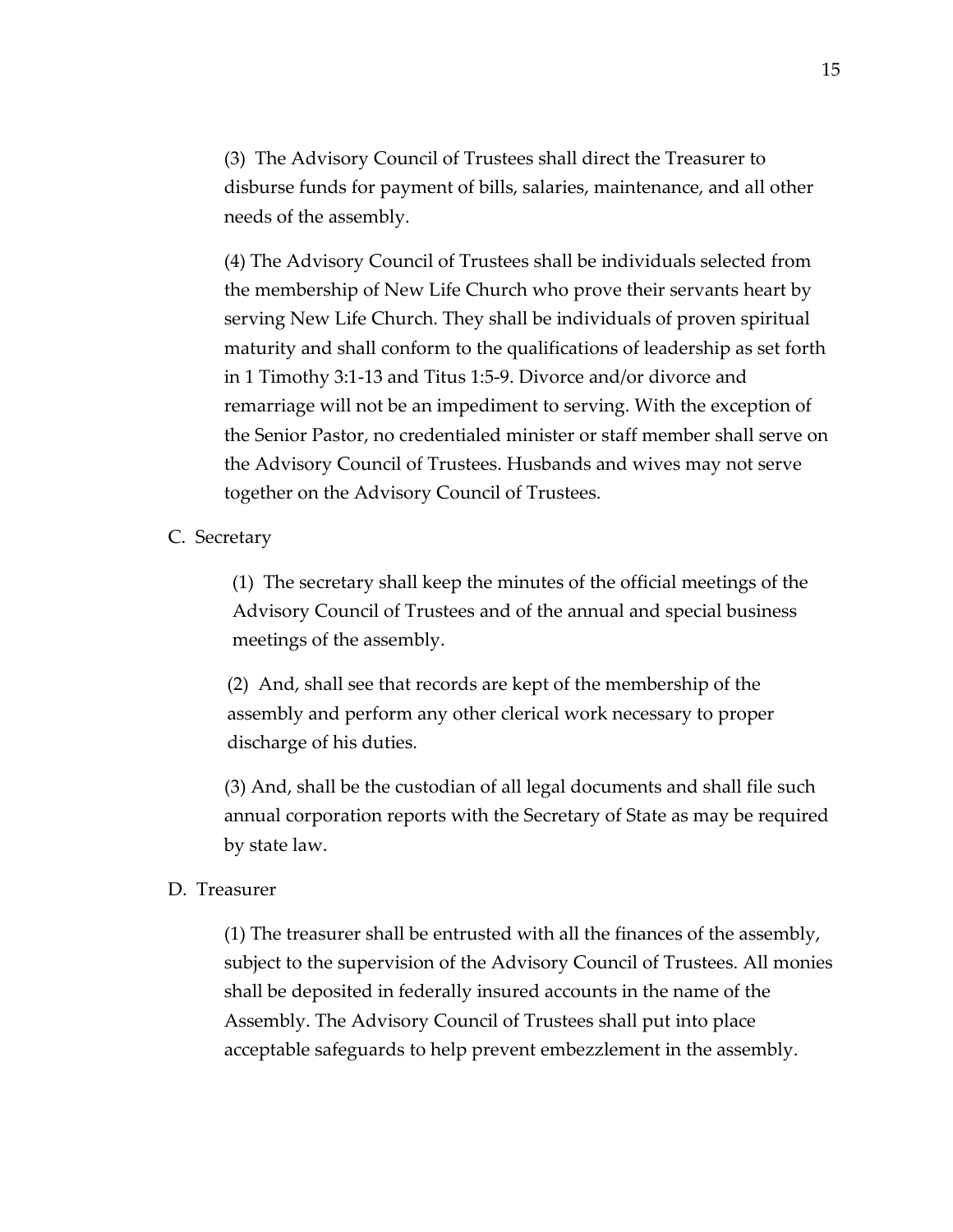(2) The treasurer shall keep an itemized account of receipts and disbursements, and shall see that a report is ready for each regular meeting of the Advisory Council of Trustees. Also, shall see that an annual report is given to the assembly at its annual business meeting.

(3) The treasurer shall see that there is a record of all identified giving.

(4) The treasurer shall be the custodian of all the financial records of the church.

### **Section 3. Fiduciary Duties**

The law imposes several fiduciary duties on officers and trustees, including the duties of due care and diligence, loyalty, avoidance of self-dealing, expending designated contributions for the purposes specified, and not commingling personal and corporate funds.

### **Section 4. Temporary Advisory Council of Trustees**

Should irreconcilable differences arise between the Senior Pastor and other members of the Advisory Council of Trustees, destroying the unity and the successful ministry of the local assembly, the District Executive Presbytery along with the sectional presbyter (the investigating committee), upon request from the Senior Pastor or a majority of the Advisory Council of Trustees members, shall investigate such differences. Upon a two-thirds majority vote of the investigating committee, they may declare the church under District supervision. The term "District supervision" means that the investigating committee has the authority to (1) suspend the constitution and bylaws of the church, (2) suspend the Advisory Council of Trustees, (3) reclassify the church as a District Council affiliated church, and (4) appoint and establish a temporary Advisory Council of Trustees invested with the authority to manage both the secular and ecclesiastical affairs of the church until such strife shall cease. If the Senior Pastor is also the sectional presbyter, a sectional committee member shall be a member of the investigating committee in his place.

## **ARTICLE VIII. ELECTIONS, VACANCIES, AND REMOVALS**

## **Section 1. Elections**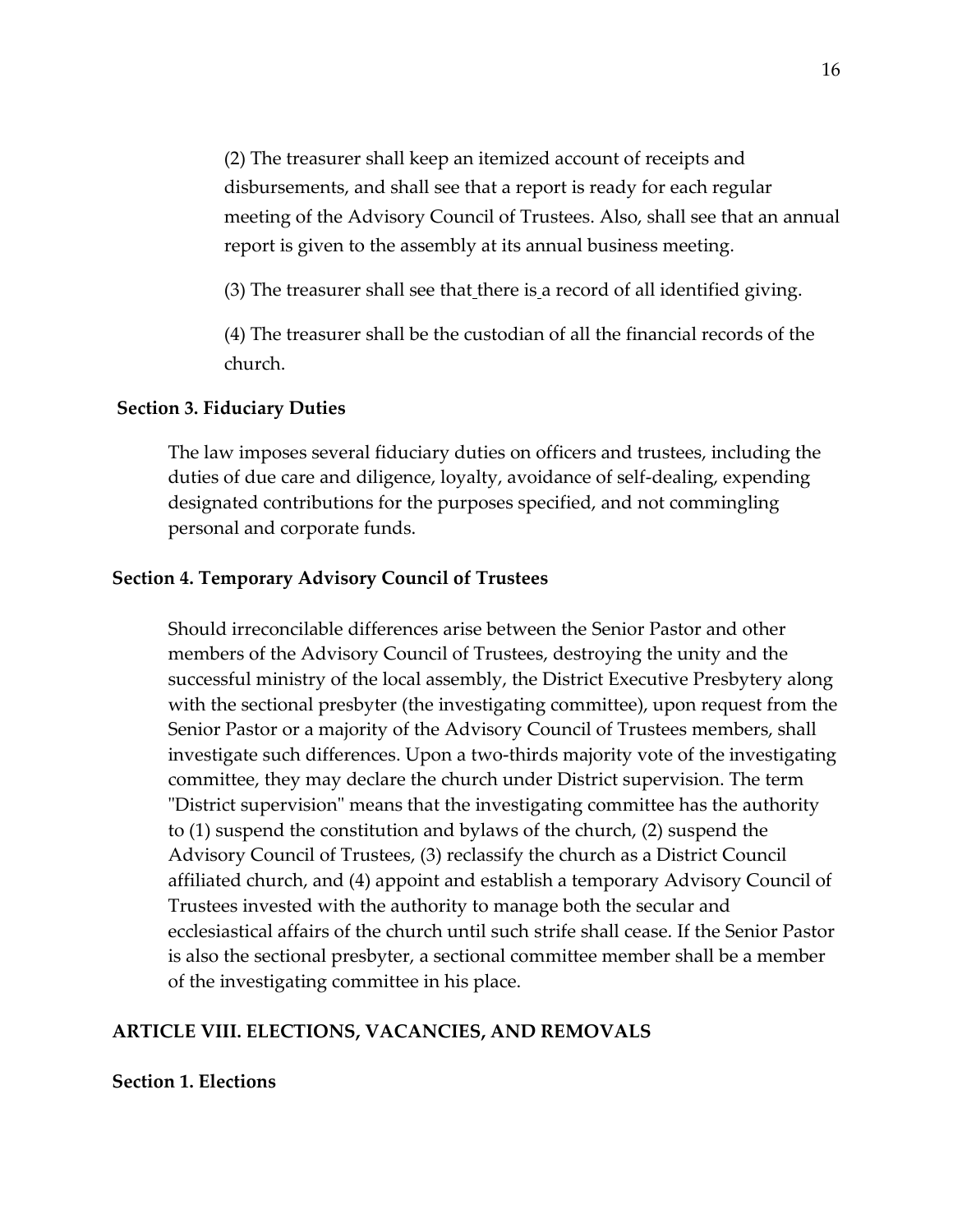### A. Senior Pastor

(1) The Senior Pastor shall be nominated by the Advisory Council of Trustees. Recommendations may be made to the Advisory Council of Trustees by any member of the assembly.

(2) The Senior Pastor shall be elected to serve for one or more years or for an indefinite period as may be determined at time of election.

(3) Election shall be by secret ballot at the annual business meeting of the assembly or at a special business meeting called for that purpose. Only one candidate shall be considered at a time.

(4) A two-thirds majority vote of all votes cast shall be required to constitute an election. Where a Senior Pastor succeeds himself, only a simple majority vote is necessary.

(5) In the event either the Senior Pastor or any other member or members of the assembly shall challenge the validity of an election, the validity of the election shall be arbitrated by the District Executive Presbytery, or any three persons of the District's choice, and its decision shall be final.

## B. Secretary

The secretary shall be elected by the Advisory Council of Trustees from among its members. The term of office shall be one year, and the secretary may serve consecutive terms without limitation while serving on the Advisory Council.

### C. Treasurer

The treasurer shall be elected by the Advisory Council of Trustees from among its members. The term of office shall be 1 year, and the treasurer may serve consecutive terms without limitation while serving on the Advisory Council.

### **Section 2. Vacancies and Removals**

A. Senior Pastor

.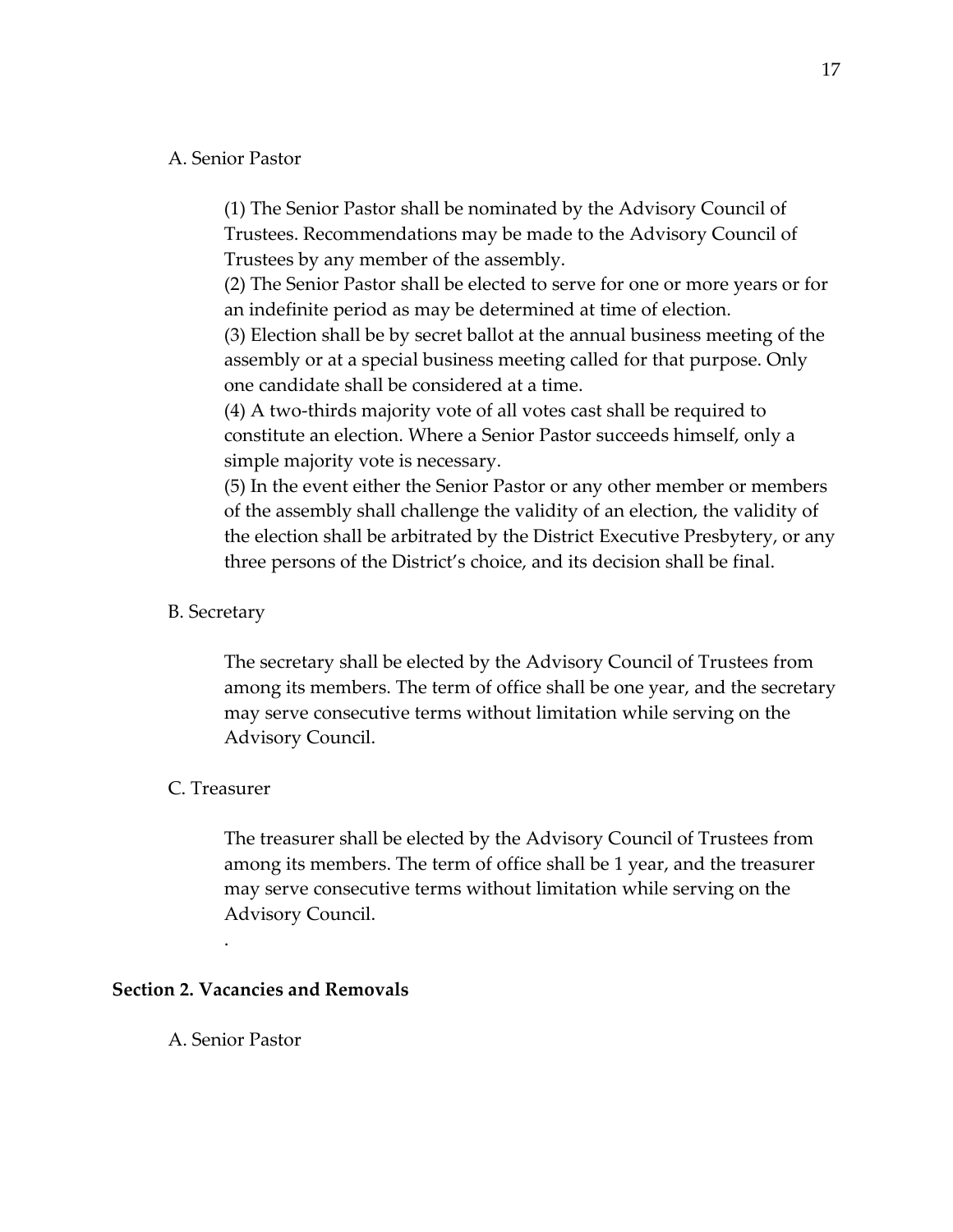When a vacancy in the office of the Senior Pastor shall occur, a temporary replacement shall be arranged for by the Advisory Council of Trustees until a Senior Pastor shall be chosen as prescribed in Article VIII, section 1A. The counsel of the district superintendent will be sought. When a Senior Pastor's credentials are withdrawn by the District or General Council, the Senior Pastor's term of office shall be automatically terminated. In the event a special business meeting is called by petition as provided in Article IX, Section 3, for considering the status of the Senior Pastor, a majority vote of all voting members present and voting shall be required to remove a Senior Pastor from office before his term expires. Severance pay shall be governed by Article XI, section 3C.

# B. Secretary and Treasurer

The offices of secretary and treasurer shall be vacant upon the expiration of the term of office, or upon the termination of the officer's active membership, whichever shall occur first.

# C. In General

(1) Any office may be declared vacant by an act of a majority of the membership of the Advisory Council of Trustees at any regular or special business meeting.

(2) Ground for such action shall be:

- a. Unscriptural conduct
- b. Doctrinal departure from the tenets of the faith
- c. Insubordination to the Senior Pastor
- d. Incompetence in office
- e. For any good and sufficient cause
- f. Not paying tithes and offering into the assembly

(3) Any incumbent under charges shall have opportunity for a fair and impartial hearing of his case before the full Church Council if he so desires.

## **Section 3. Nominations and Elections**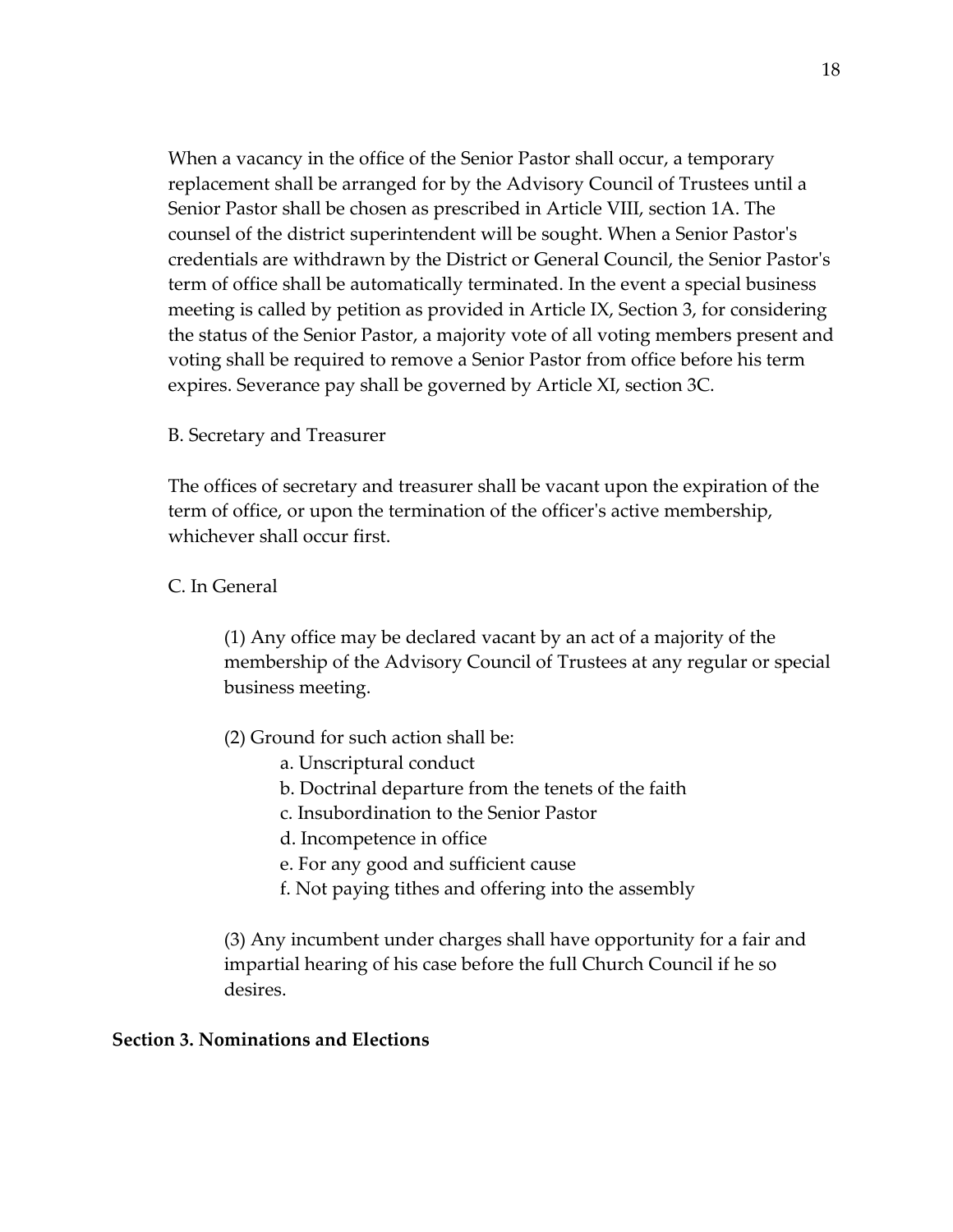The government of this assembly shall be vested to the Advisory Council of Trustees, which shall consist of the Senior Pastor, and at least four Trustees. The Senior Pastor shall be Chair of the nominating committee for selection of trustee nominees. The Senior Pastor shall privately interview those nominated, ascertaining their eligibility and availability to serve as trustees. The Senior Pastor and the Advisory Council of Trustees will place names into nomination at the annual business meeting or any specially called meeting and a simple majority by the voting body shall constitute an election. Each Trustee will serve the body for a three-year period. A Trustee may serve no more than two consecutive terms.

There will be no nominations from the floor.

### **Section4. Filling Vacancies**

Any office or position of leadership in the church (other than that of Senior Pastor) may be filled by appointment of the Advisory Council of Trustees for the unexpired term.

### **ARTICLE IX. MEETINGS**

#### **Section 1. Meetings for Worship**

Meetings for public worship shall be held on each Lord's Day and during the week as may be provided for under direction of the Senior Pastor or the Advisory Council of Trustees if there is no Senior Pastor.

#### **Section 2. Annual Business Meeting**

There shall be an annual business meeting of the assembly, at which time the election of officers shall take place and the report of all officers shall be presented. This meeting shall be held before the last day of February of each year. The time and place shall be announced by the Senior Pastor. Notice of the date, time, and place of each annual business meeting shall be announced from the pulpit during morning worship services on each of the two Sundays immediately preceding the date of the meeting.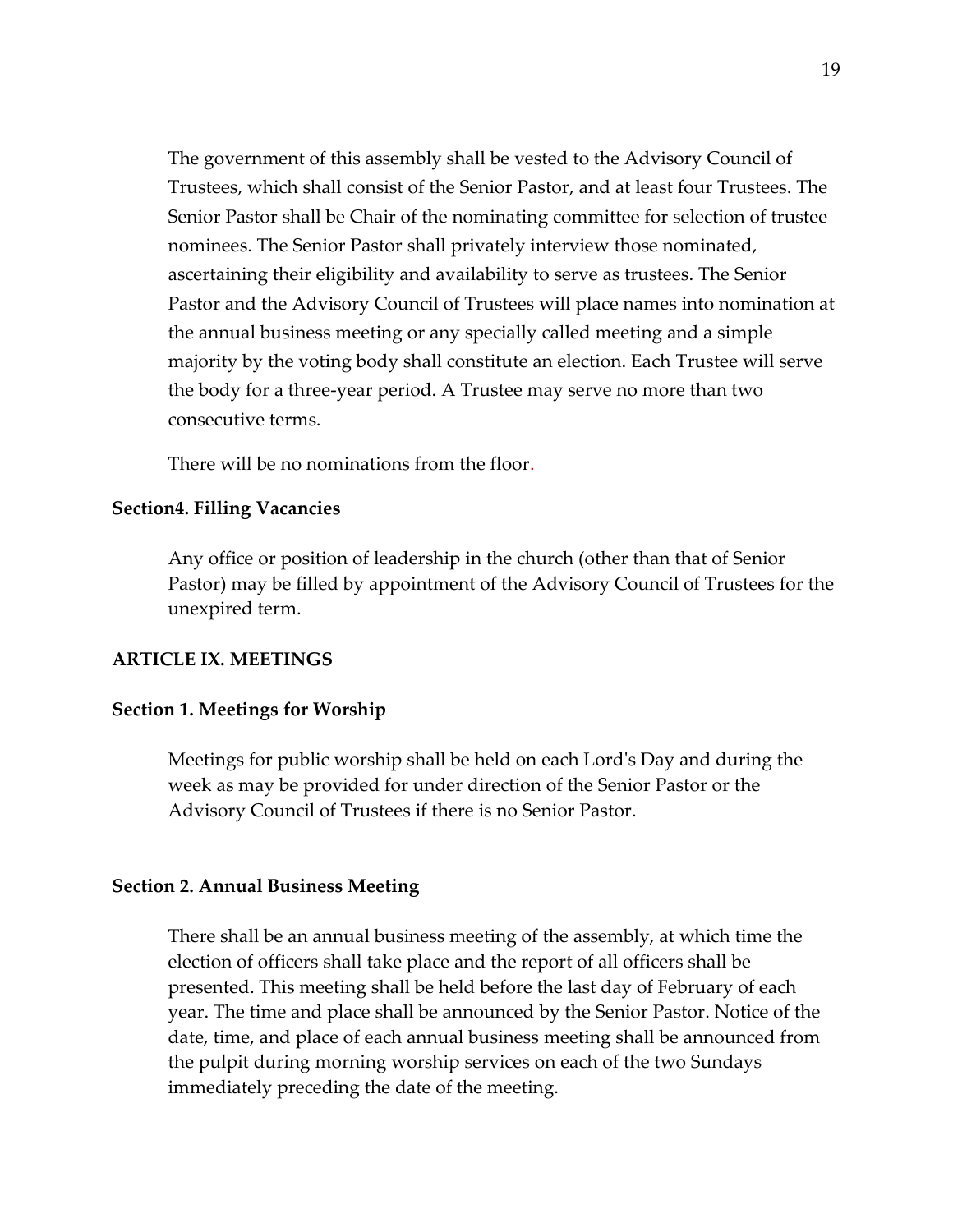## **Section 3. Special Business Meetings**

Special business meetings of the assembly may be called by the Senior Pastor, or by a majority of the Advisory Council of Trustees, or by a petition signed by not less than twenty percent (20%) of the active voting members of the assembly. Only those active voting members who have regularly attended services of, and supported, this assembly for a period of at least three consecutive months prior to signing the petition shall be counted. Petitions pertaining to the business affairs of the church shall be submitted to the Senior Pastor or the secretary of the Advisory Council of Trustees.

A petition pertaining to the status of the Senior Pastor shall be directed to the district superintendent, who shall arrange for a special business meeting of the assembly. No more than one petition on a given subject shall be recognized in any 12-month period. Notice of the date, time, place, and purpose of each special business meeting shall be announced from the pulpit during morning worship services on each of the two Sundays immediately preceding the date of the meeting. No business other than that specified in the notice of meeting shall be transacted at any special meeting of the assembly.

## **Section 4. Parliamentary Order**

All business meetings of the church shall be governed by parliamentary procedure as set forth in the current edition of *Robert's Rules of Order Revised*, in keeping with the spirit of Christian love and fellowship.

## **Section 5. Voting Constituency**

## A. Qualifying of Voters

The voting constituency at all business meetings of the assembly shall consist of all active voting members who are present and who are 18 years of age or older (Article VI, Section 1).

B. Transfer Members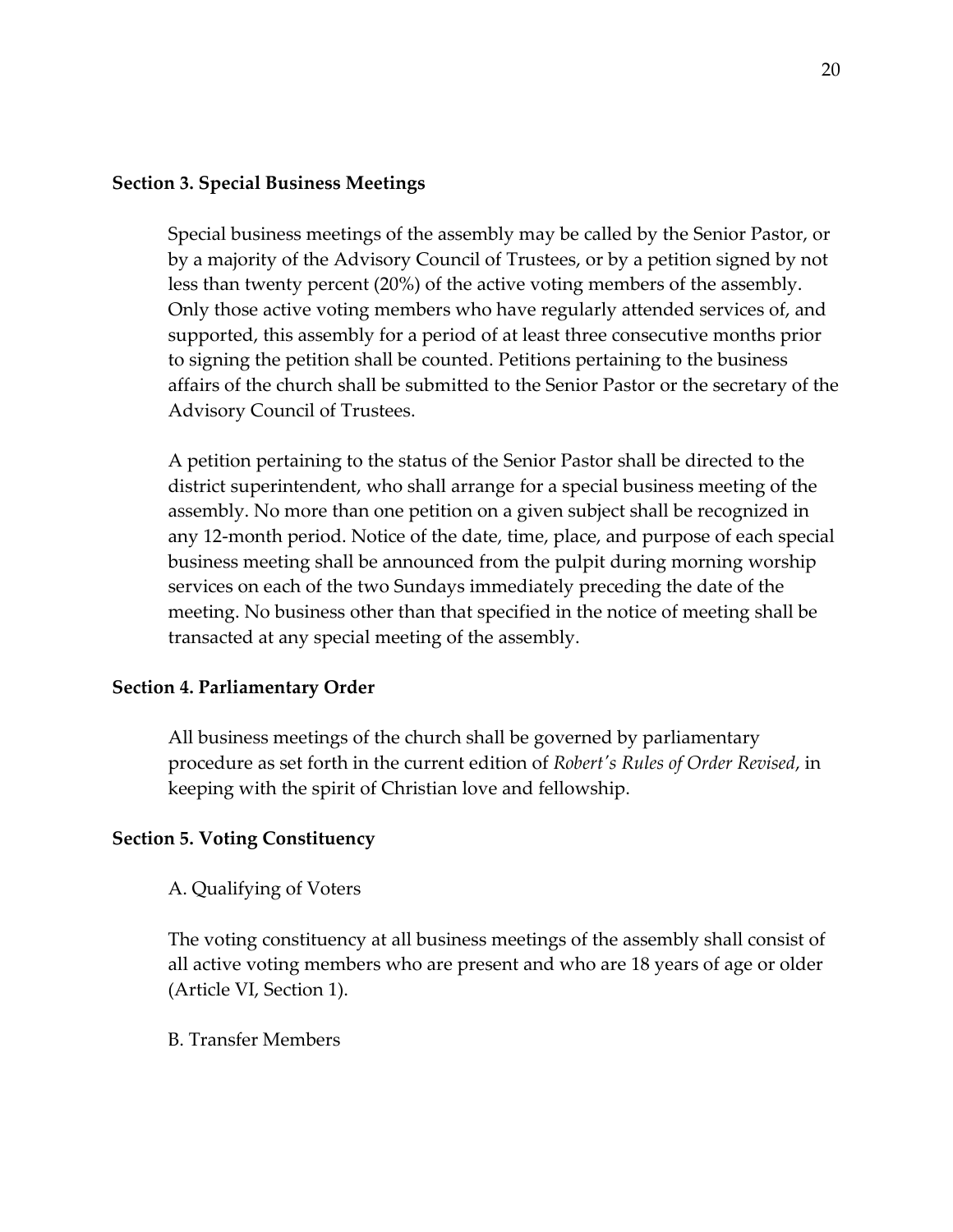Transfer members shall have voting privileges after 30 days of transfer of membership (Article VI, Section 4).

C. Members Under Process of Discipline

No member under the process of discipline shall be entitled to a vote until the process is completed (Article VI, Section 9).

### **Section 6. Quorum**

A quorum shall consist of all members present at any duly called business meeting.

#### **Section 7. Order of Business**

The regular order of business for the annual business meeting of this assembly shall be as follows:

- a. Devotional
- b. Reading of previous minutes
- c. Report of treasurer
- d. Report of committees
- e. Unfinished business
- f. Election of officers
- g. New business
- h. Adjournment

#### **Section 8. The Advisory Council of Trustees**

The Advisory Council of Trustees shall meet monthly or at the call of the Senior Pastor for the transaction of business for the assembly, time, and place to be announced by the Senior Pastor. A majority of the board members present shall constitute a quorum.

#### **Section 9. Membership Roll**

The Advisory Council of Trustees shall review the list of active voting members at least annually, at the regularly scheduled meeting of the board immediately preceding the annual business meeting, and compile a current list of active voting members.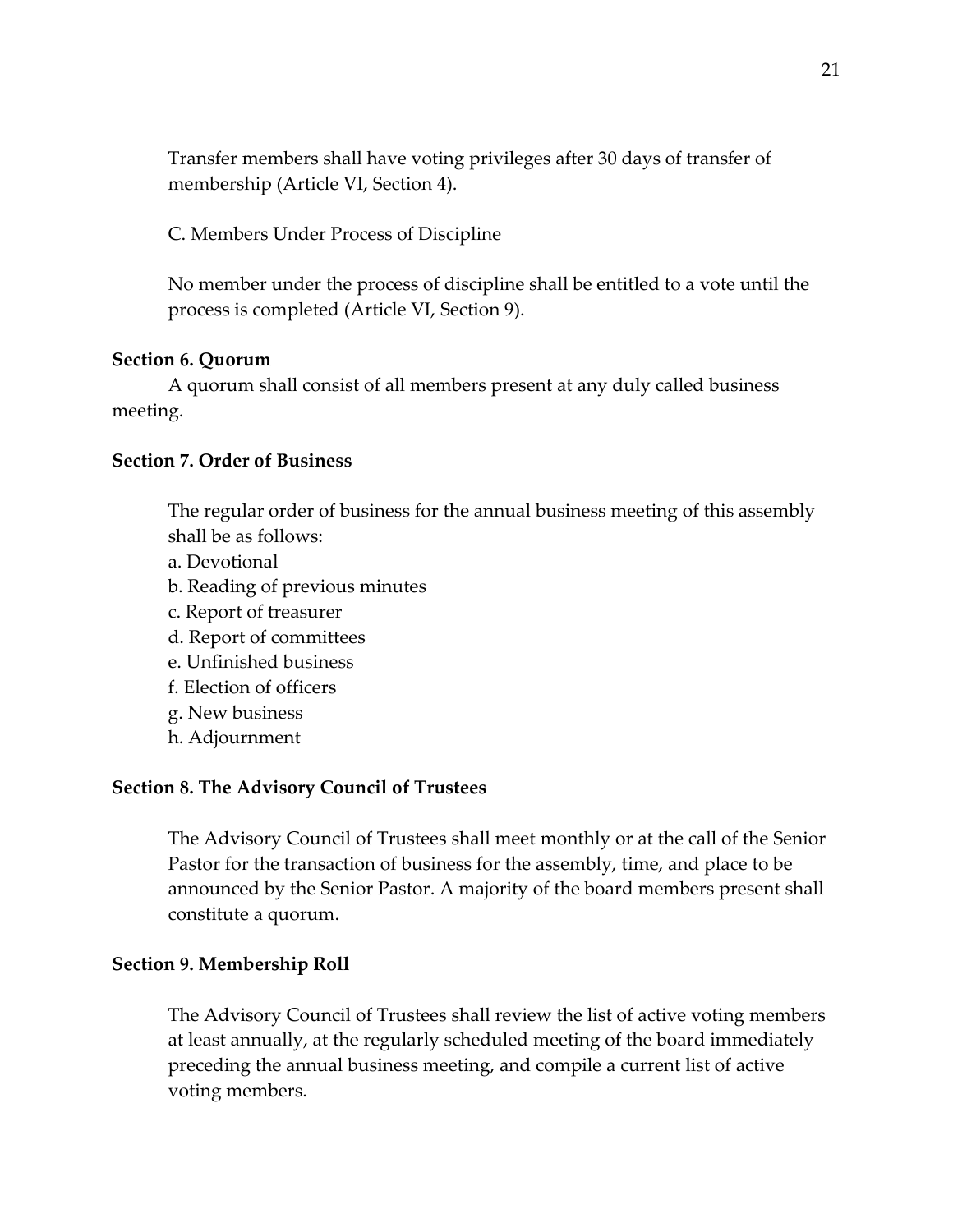## **ARTICLE X. DEPARTMENTS**

### **Section 1. In General**

This assembly shall create and maintain such departments and suborganizations as may be necessary and advisable for the extension of its work. All such departments and organizations shall be subordinate to the assembly and shall contribute to the harmony and development of the whole. They shall be under the general supervision of the Senior Pastor and Advisory Council of Trustees, and the Senior Pastor shall be an ex officio member of all committees or departments.

### **ARTICLE XI. FINANCE**

#### **Section 1. In General**

All funds for the maintenance of the assembly shall be provided by the voluntary contributions, tithes, and offerings of the members and friends of the organization. Offerings shall be accepted by the assembly at such times and in such ways as agreed upon by the Advisory Council of Trustees and shall be administered by the treasurer under their direction (Malachi 3:10; Luke 6:38;1 Corinthians 16:1,2; 2 Corinthians 9:6-8).

#### **Section 2. Handling of Offerings**

All offerings shall be counted by at least two authorized persons before the funds are removed from the church building. An offering receipts form shall be signed by those counting the offering. A record shall be kept of all receipts and disbursements of the local assembly and of all individual giving.

#### **Section 3. Senior Pastoral Remuneration**

#### **A. Regular Remuneration**

The Senior Pastor shall be remunerated for his services by a salary or by other means agreed upon by the Advisory Council of Trustees and himself. The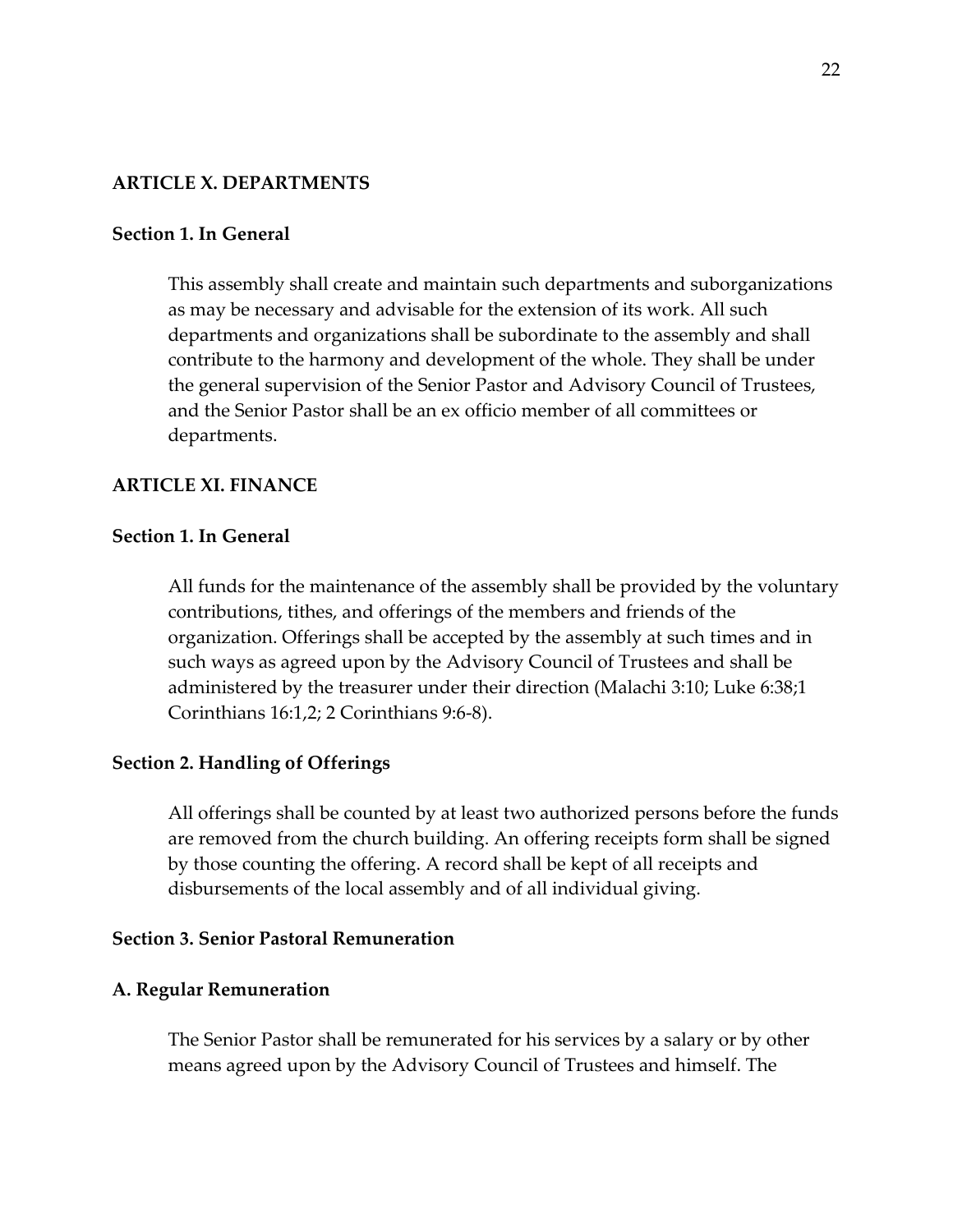Advisory Council of Trustees shall review the Senior Pastor's remuneration at least annually.

### **B. Reimbursement for Expenses**

The Senior Pastor shall be given consideration by the Advisory Council of Trustees for expenses incurred by his attendance at District Councils, General Councils, and other District functions by reimbursement of such expenses, or by an offering to help defray such expenses, according to the ability of the church as determined by the Advisory Council of Trustees.

### **C. Severance Pay**

In the event a Senior Pastor is removed from office by a vote of the active voting membership of the church, or shall fail to be sustained by a vote of the active voting membership at the end of a term, he shall be given a minimum of 2 months regular or average remuneration as severance pay, except in the case of moral turpitude.

#### **ARTICLE XII. PROPERTY**

#### **Section 1. Title**

All property of the assembly shall be deeded to the assembly and held in its name or, if required by law, to trustees acting on behalf of the assembly and their successors in office. Should the assembly choose to do so, it may request the South Texas District Council of the Assemblies of God to act as its trustee to hold title.

### **Section 2. Property**

All property shall be deeded to the assembly and held in its name, or if the assembly is not incorporated, by Trustees or their successors in office. No property of the assembly shall be sold, leased, or mortgaged or otherwise disposed of without the same shall have first been recommended by a voice of at least two thirds of the voting membership who attend at a regular or special meeting of the assembly, which has been called for the consideration of the proposal. The Senior Pastor and the Secretary of the assembly shall certify in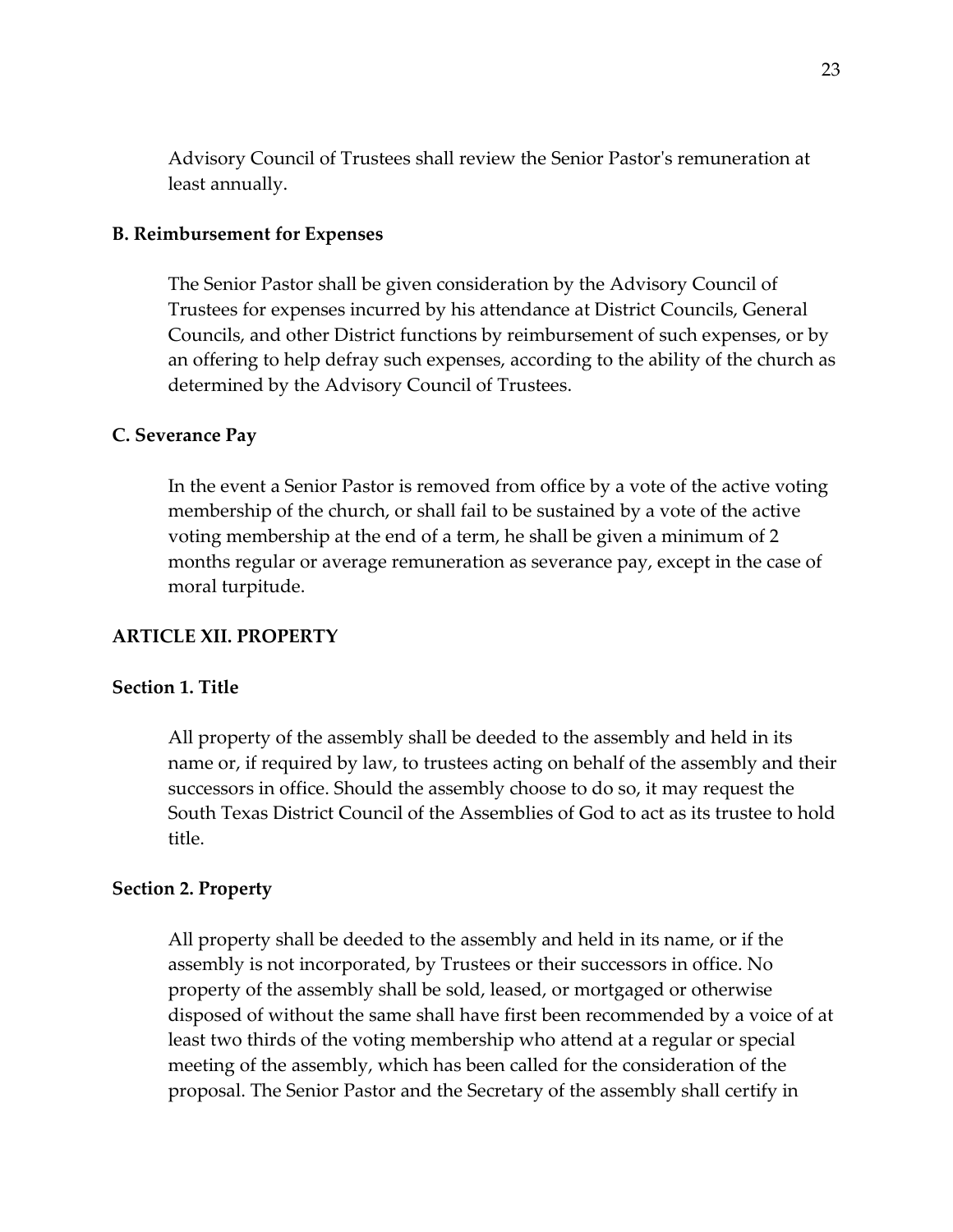such conveyance, lease, or mortgage, that the same has been duly authorized and recommended by a vote of the assembly. Such certificate shall be held to be conclusive evidence thereof.

# **Section 3. Discontinuation of Church Services**

Should this assembly cease to maintain a weekly worship service for a period of 3 months under the direction of a Senior Pastor duly authorized by and in good standing with the District Council, it shall be dissolved and its properties disposed of according to Article XII, section 4, of these bylaws.

#### **Section 4. Disaffiliation**

Title to all real property now owned or hereafter acquired by the assembly shall be held in trust as a place of divine worship in full cooperative fellowship and affiliation with The General Council of the Assemblies of God, Springfield, Missouri, and the South Texas District Council of the Assemblies of God. In the event that the assembly shall be divided over doctrinal or any other issues, or shall vote to disaffiliate from the Assemblies of God, all property of the assembly shall remain with those members, whatever their number, desiring continued affiliation with the Assemblies of God and adhering to its Statement of Fundamental Truths. The determination of which group of members desires continued affiliation with the Assemblies of God and adheres to its Statement of Fundamental Truths shall be arbitrated by the District Presbytery of the South Texas District Council of the Assemblies of God, and its decision shall be final and binding. If all of the members of the assembly shall vote to disaffiliate from the Assemblies of God for doctrinal or any other reasons, then all of the property of such assembly shall revert to said District Council and shall be used by the District as an Assemblies of God church if possible, and if not possible, the District may sell the property and apply the proceeds in any manner consistent with its stated purposes.

#### **Section 5. Dissolution**

Upon the dissolution of the assembly, none of its funds or assets shall be distributed to any officer, deacon, trustee, or any other individual. The Advisory Council of Trustees shall, after paying or making provision for the payment of all of the liabilities of the assembly, dispose of all of the funds and assets of the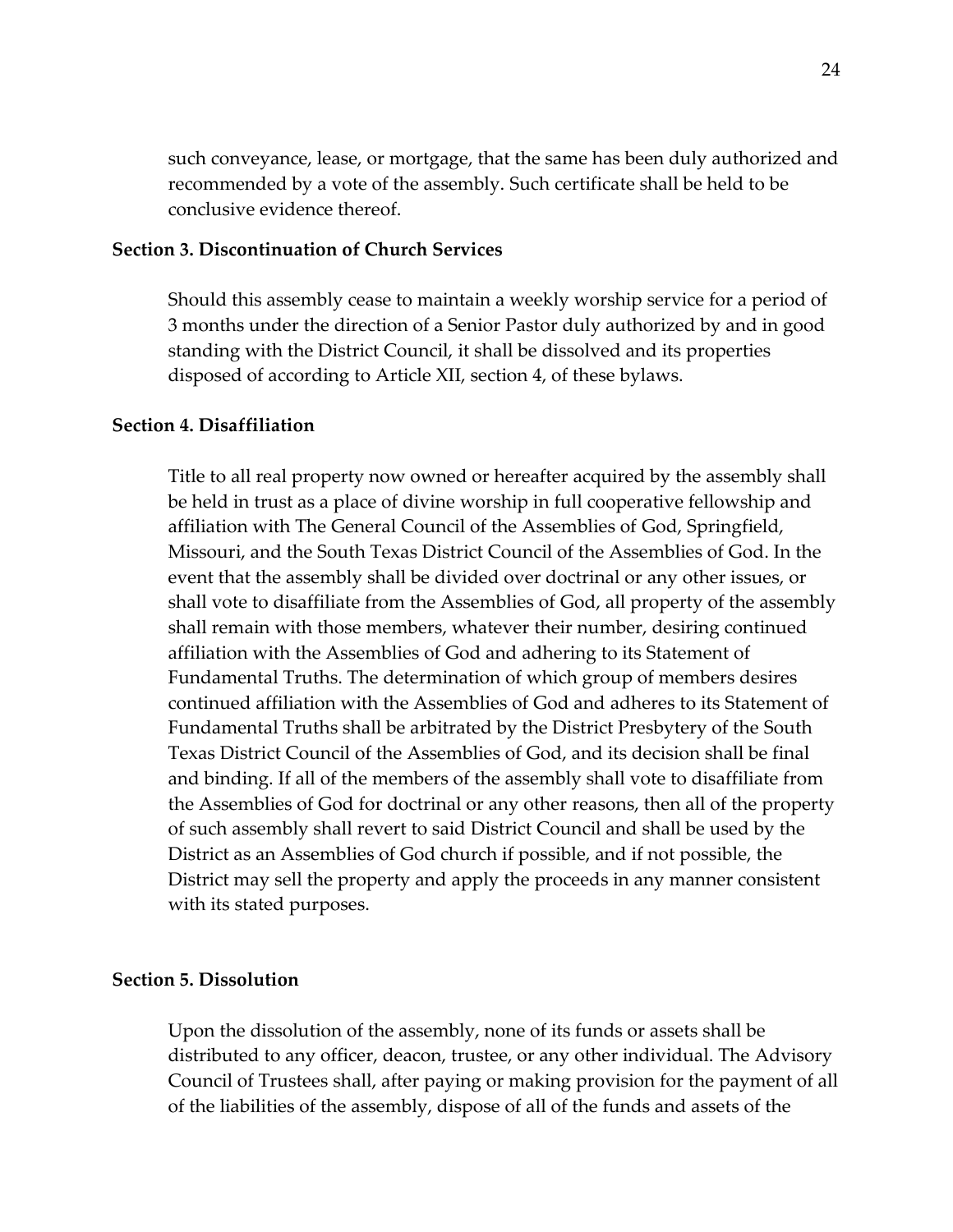assembly by conveying the same to the South Texas District Council of the Assemblies of God, for the purposes of the assembly, and provided that said District Council at the time qualifies as an exempt organization under section 501(c)(3) of the Internal Revenue Code of 1986 (or the corresponding provisions of any future United States Internal Revenue Law).

Any such funds or assets not so disposed of shall be disposed of by the Circuit Court of the county in which the principal office of the corporation is then located, to such organization as said Court shall determine which is organized and operated exclusively for religious purposes.

### **ARTICLE XIII. ARBITRATION OF DISPUTES**

Inasmuch as the Scriptures require Christians to take their disputes to the saints and not to the civil courts (1 Corinthians 6:1-8), all disputes which may arise (1) between any member of this church and the church itself, or (2) between any member of this church and any Senior Pastor, officer, director, employee, volunteer, or other worker of this church, shall be resolved by binding arbitration if efforts to mediate or conciliate the dispute have failed. Either party to the dispute may initiate the arbitration process by filing with the other party a written request for arbitration within a reasonable time after the dispute has arisen and efforts to mediate or conciliate have failed. In such a case, the member and the church shall each name an arbitrator, and the two so selected shall name a third. All arbitrators must be born-again, Spirit-filled believers who are members of an Assemblies of God church. The third arbitrator chosen by the other two shall disclose, before accepting the appointment, any financial or personal interest in the outcome of the arbitration, and any existing or past financial, professional, family, or social relationships which are likely to affect impartiality or which might reasonably create an appearance of partiality or bias. Either of the parties to the arbitration, based on such disclosures, may disqualify such a candidate from serving as the third arbitrator. A third arbitrator who serves without objection from either party has a continuing duty to disclose relationships or interests, which may impair his impartiality. Either party, regardless of the stage of the arbitration process, may based on such disclosures disqualify such a person from further participation. The arbitration process shall not proceed until the third arbitrator is selected.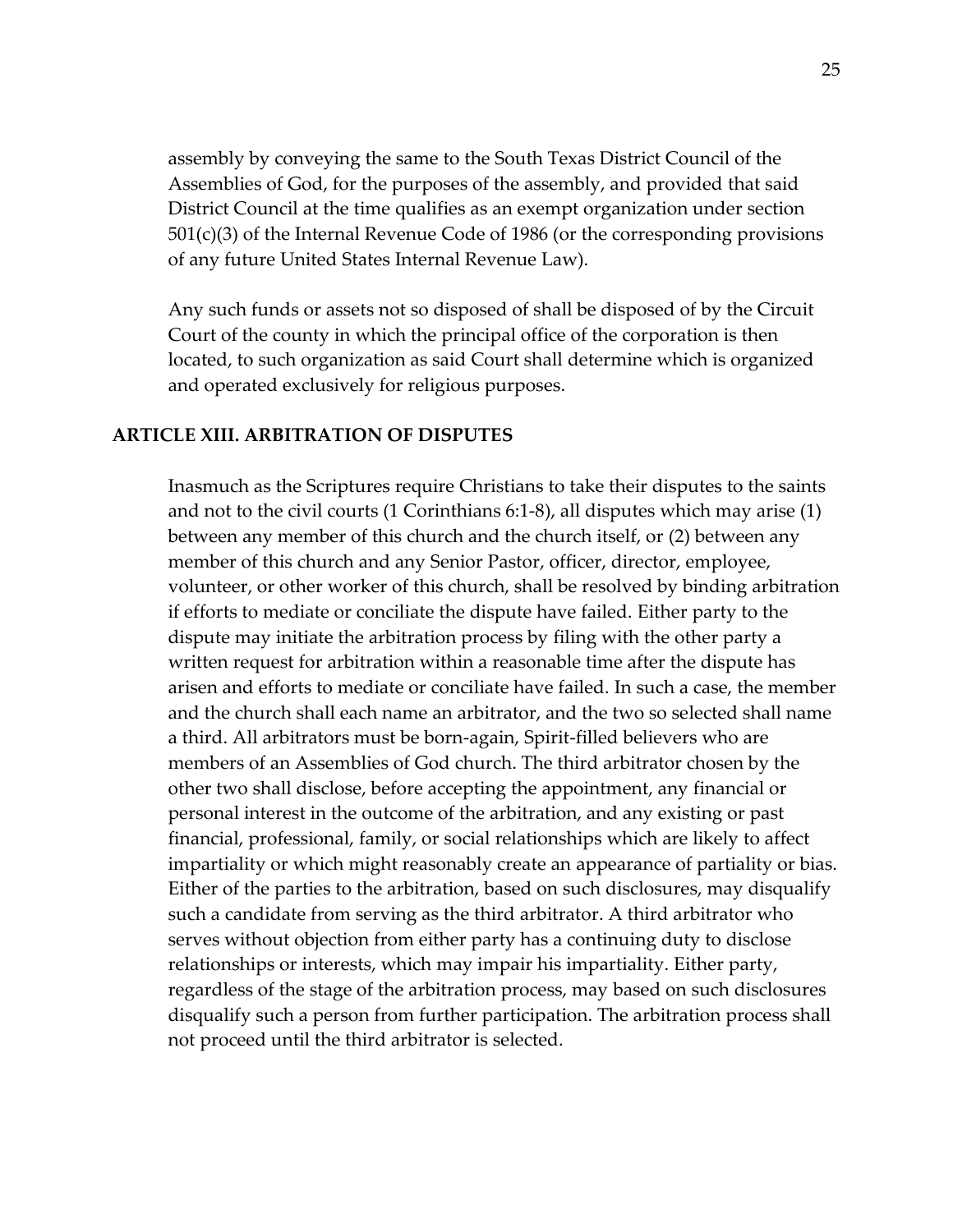The arbitrators shall appoint the time and place for the hearing and cause notification to the parties to be served personally or by registered mail not less than 30 days before the hearing. Appearance at the hearing waives such notice. The arbitrators may adjourn the hearing from time to time as necessary and, on request of a party and for good cause or upon their own motion, may postpone the hearing to a later date. The arbitrators may hear and determine the controversy upon the evidence produced notwithstanding the failure of a party duly notified to appear. The parties are entitled to be heard, to present evidence material to the controversy, and to cross-examine witnesses appearing at the hearing. The hearing shall be conducted by all the arbitrators, but a majority of them may determine any question and render a final award. If during the course of the hearing an arbitrator for any reason ceases to act, he shall be replaced in the same manner in which he was originally selected. The arbitrators may in their absolute discretion admit as evidence any affidavit or declaration concerning the matters in dispute, a copy thereof having been given at least 5 days previously to the party against whom the same is offered, but the person whose evidence is so taken shall be subject to cross-examination by such party. The arbitrators shall have the power to order and direct what they shall deem necessary to be done by either of the parties relating to the matters in dispute. Cost of the arbitration shall be determined and assessed by the arbitrators. Any submission of a dispute to arbitration shall not be revoked by the death of any party to the dispute, and any award will be binding upon such person's heirs and successors. The decision of the arbitrators shall be binding on both parties, and both parties submit themselves to the personal jurisdiction of the civil courts in this state (including federal courts), as well as the courts of any other state which may have jurisdiction over any dispute contemplated by this Article, for the entry of a judgment confirming the arbitrators' award. The arbitration process is not a substitute for any disciplinary process set forth in the constitution or bylaws of the church, and shall in no way affect the authority of the church to investigate reports of misconduct, conduct hearings, or administer discipline. Any matter not provided for herein shall be governed by the provisions of the Uniform Arbitration Act. If a dispute may result in an award of monetary damages, then use of this arbitration procedure is conditioned on acceptance of the procedure by the liability insurer of the church, and the insurer's agreement to honor any arbitration award up to any applicable policy limits.

#### **ARTICLE XIV. AMENDMENTS**